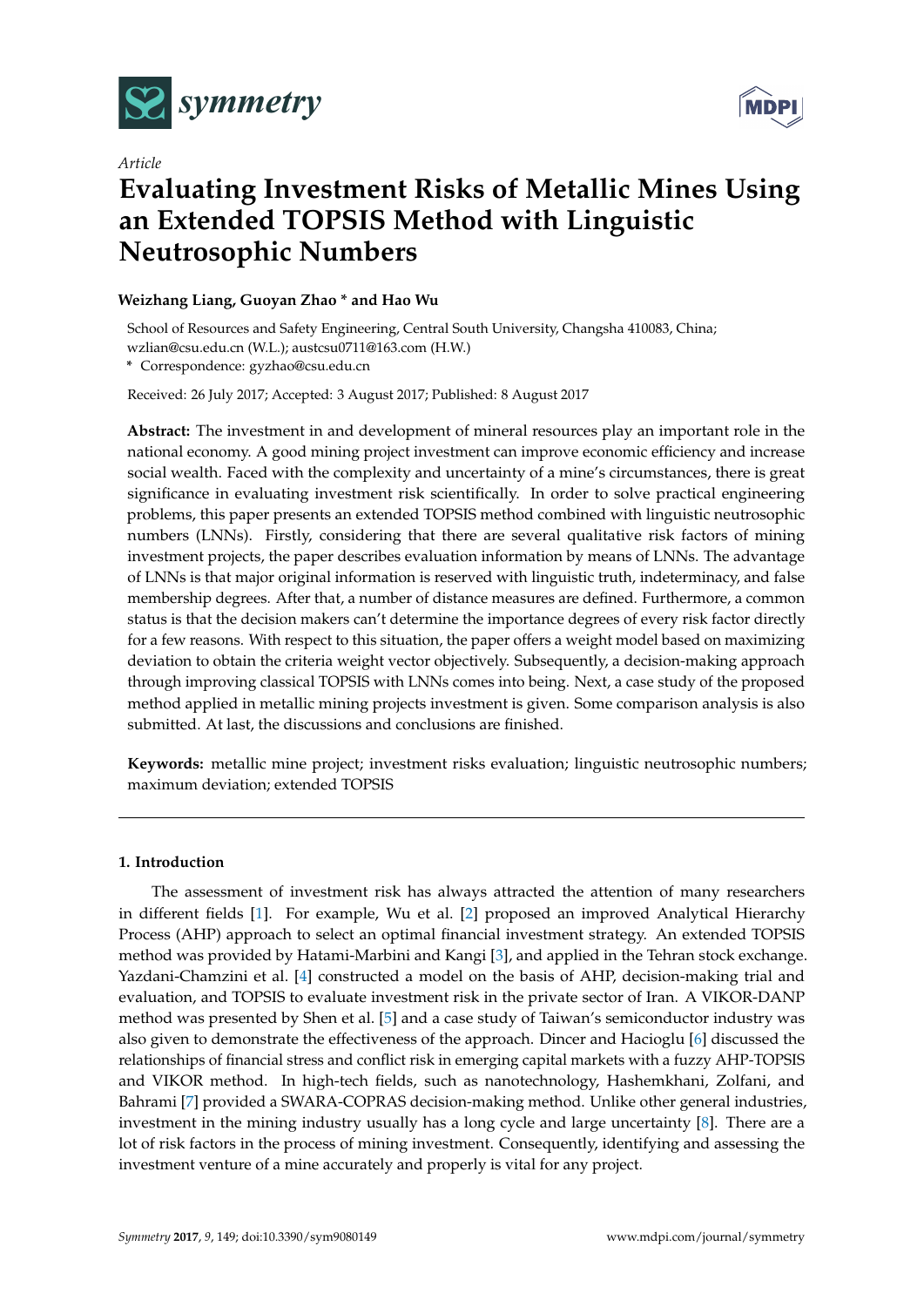The widely-used risk evaluation methods of mining investment can be divided into two main categories [\[9\]](#page-14-8). Traditional methods include fault tree analysis, Monte Carlo Simulation, breakeven analysis, the decision tree method, and so on. Another kind contains Analytic Hierarchy process (AHP), fuzzy comprehensive evaluation, and so on. Many researchers have paid particular attention to the latter method, which is based on fuzzy mathematics. Chen et al. [\[10\]](#page-15-0) sorted and summarized the risk elements of metallic mines, and then presented a method based on a fuzzy set and a neural network. Wang et al. [\[11\]](#page-15-1) constructed the fuzzy comprehensive appraisal model through creating a risk estimation indicator system. San et al. [\[12\]](#page-15-2) focused on Tongxin mine, and established an investment risk assessment model with a fuzzy analytic hierarchy process. These methods take the ambiguity of the assessment process into consideration.

However, the fuzzy numbers, such as interval numbers [\[13\]](#page-15-3), triangular fuzzy numbers [\[14,](#page-15-4)[15\]](#page-15-5), and trapezoidal fuzzy numbers [\[16\]](#page-15-6), used in most approaches have some limitations. On the one hand, they only described limited consistent information, while the hesitant and inconsistent values are not indicated. Furthermore, qualitative information is also not expressed. Smarandache [\[17\]](#page-15-7) firstly put forward the concept of neutrosophic sets (NSs) to deal with consistent, hesitant, and inconsistent information simultaneously. After that, many extensions based on NSs have been presented [\[18–](#page-15-8)[20\]](#page-15-9). Related decision-making methods include TOPSIS [\[21\]](#page-15-10), VIKOR [\[22\]](#page-15-11), TODIM [\[23\]](#page-15-12), COPRAS [\[24,](#page-15-13)[25\]](#page-15-14), WASPAS [\[26\]](#page-15-15), MULTIMOORA [\[27\]](#page-15-16), ELECTRE [\[28](#page-15-17)[,29\]](#page-15-18), QUALIFLEX [\[30\]](#page-15-19), and other approaches [\[31](#page-15-20)[,32\]](#page-15-21). Among them, TOPSIS is widely used. The basic idea of this method is that the distance of the optimal alternative with the positive ideal solution is nearest, and the negative-position ideal solution is farthest [\[21\]](#page-15-10). It is easy to understand and operate for decision makers.

In order to qualitatively evaluate risk, like social environment risk and management risk in a mining project, linguistic variables may be a good description [\[33](#page-15-22)[,34\]](#page-15-23). Much literature has focused on risk assessment with linguistic information. A venture analysis method on the basis of Dempster–Shafer theory under linguistic environment was presented in the literature [\[35\]](#page-16-0). Liu et al. [\[36\]](#page-16-1) established a risk linguistic decision matrix and discussed the situation when weight informationis unknown. An unbalanced linguistic weighted geometric average operator was proposed to deal with fuzzy risk evaluation problems in [\[37\]](#page-16-2). Peiris et al. [\[38\]](#page-16-3) built three linguistic models to assess alien plants' invasion risks.

For the sake of keeping as much linguistic evaluation information as possible, multiple extensions about language were suggested. For example, the notion of 2-dimensional uncertain linguistic variables occurred some researchers [\[39–](#page-16-4)[41\]](#page-16-5). The idea of single-valued neutrosophic linguistic numbers occurred to Ye [\[42\]](#page-16-6). Other extensive forms are intuitionistic linguistic sets [\[43\]](#page-16-7), hesitant fuzzy linguistic term sets [\[44,](#page-16-8)[45\]](#page-16-9), probabilistic linguistic term sets [\[46](#page-16-10)[,47\]](#page-16-11), and so on [\[48,](#page-16-12)[49\]](#page-16-13). It is worth noting that Chen et al. [\[50\]](#page-16-14) proposed a group decision-making method in the light of linguistic intuitionistic fuzzy numbers (LIFNs). They connected linguistic values with intuitionistic fuzzy numbers [\[51\]](#page-16-15). Then, the linguistic intuitionistic Frank Heronian average operator [\[52\]](#page-16-16) and some improved linguistic intuitionistic fuzzy operators [\[53\]](#page-16-17) were proposed.

However, there are only linguistic membership degrees and linguistic non-membership degrees reflected in LIFNs. To overcome this shortcoming, Fang and Ye [\[54\]](#page-16-18) came up with the concept of linguistic neutrosophic numbers (LNNs). They are based on linguistic terms and simplified neutrosophic numbers [\[55\]](#page-16-19). The truth-membership, indeterminacy-membership, and false-membership in a linguistic neutrosophic number (LNN) are found using linguistic information. The difference of LNNs with neutrosophic linguistic numbers (NLNs) [\[56\]](#page-16-20) is that there is only a linguistic value in NLNs, and the truth-membership, indeterminacy-membership, and false-membership are crisp numbers. For instance,  $(s_1, s_2, s_3)$  is a LNN, while  $(s_1, < 0.1, 0.2, 0.3 >)$  is a neutrosophic linguistic number (NLN). Of course, they are independent of each other as well. In addition, Fang and Ye [\[54\]](#page-16-18) defined the operations and comparison rules of LNNs, and then decision-making methods based on of several weighted mean operators were raised.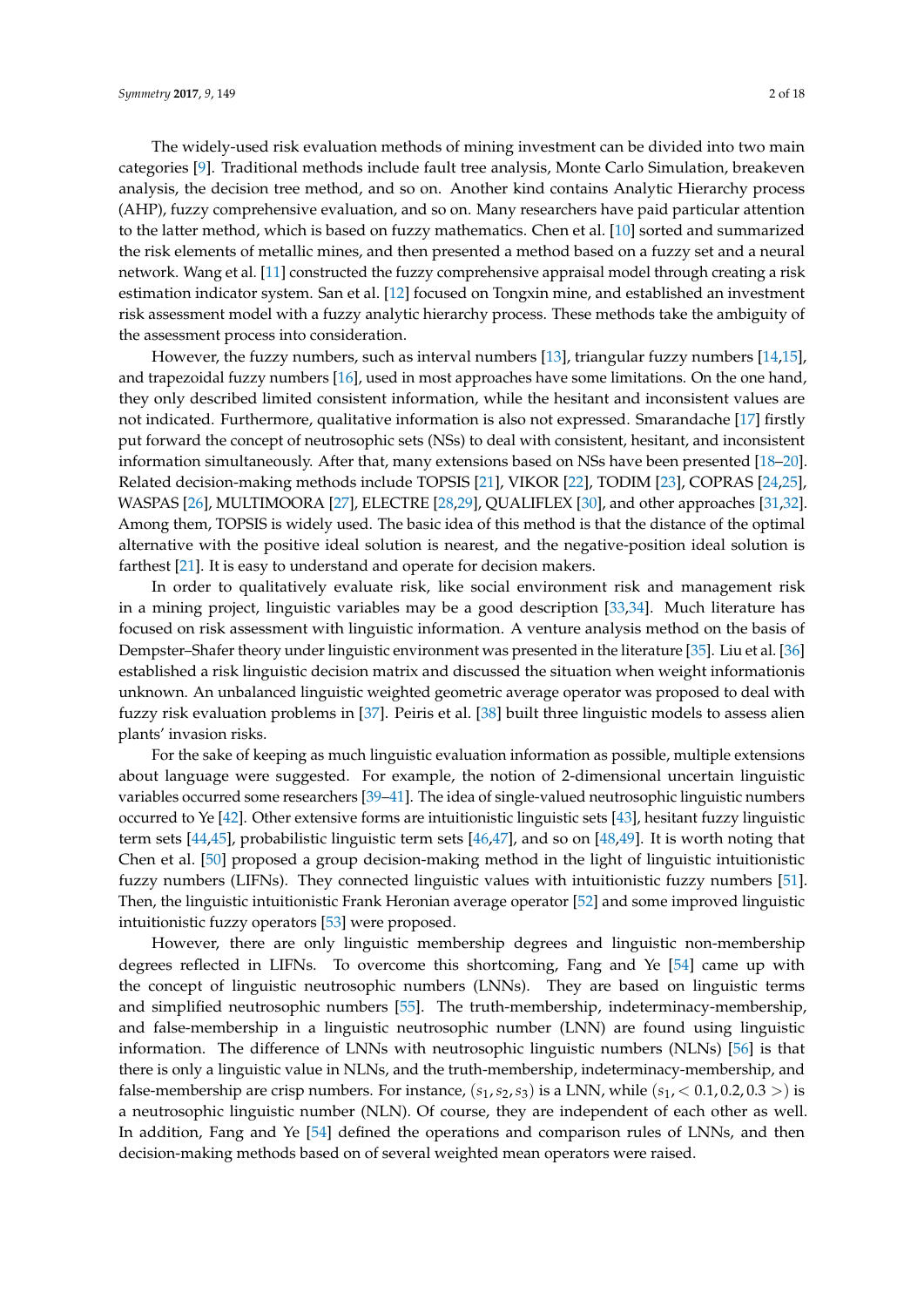From this we can see, considering the complicacy of mine environment and the ambiguity of the human mind, assessing the ventures of mining projects on the basis of LNNs may be feasible and advisable. As a result, this paper considers metallic mine investment risk under a linguistic neutrosophic situation with incomplete weight information. A new and reasonable way to evaluate risk degrees by means of LNNs is proposed. In summary, the fundamental innovations of this article are conveyed as follows:

- (1) Present a number of distance measures between two LNNs, such as the Hamming distance, the Euclidean distance, and the Hausdorff distance. Equally important, prove relevant properties of these formulas;
- (2) Use the thought of maximum deviation for our reference, build a model with respect to linguistic neutrosophic environment to obtain the values of mine risk evaluation criteria weight;
- (3) Come up with the extended TOPSIS model with LNNs. Importantly, utilize this method to cope with investment decision-making matter of metallic mine projects;
- (4) Compare with other methods, in order to demonstrate the significance and superiority.

We methodize the rest of this article as follows. In Section [2,](#page-2-0) basic background and knowledge related to risk factors, linguistic information, and LNNs are presented. The extended TOPSIS method with LNNs is depicted after defining the distance measures of LNNs and constructing the weight model in Section [3.](#page-4-0) Section [4](#page-8-0) studies a case of metallic mining investment, and the proposed approach is applied in it. In Section [5,](#page-11-0) we make comparison with several current literatures. And then, conclusions are made in the last section.

#### <span id="page-2-0"></span>**2. Background**

In this section, some preliminaries about mining investment risk factors, linguistic term sets, linguistic scale functions, and LNNs are presented.

#### *2.1. Risk Factors of Mining Project Investment*

The economic factors of mines and the risk influence factors of metallic mines are introduced in this subsection.

According to the situation of mining investment in China and the research results of the World Bank's investment preference, Pan [\[57\]](#page-16-21) divided the economic venture of mining investment into five types. They are financial risk, production risk, market risk, personnel risk, and environmental risk, respectively. More details can be seen in Table [1.](#page-2-1)

<span id="page-2-1"></span>

| <b>Risk Factors</b> | Explanations                                                                                                                                                                                                                                         |
|---------------------|------------------------------------------------------------------------------------------------------------------------------------------------------------------------------------------------------------------------------------------------------|
| Financial risk      | Caused by the unexpected changes in the mine's balance of payments. It largely<br>consists of financial balance, exchange rate, interest rate, and other factors.                                                                                    |
| Production risk     | Caused by accident, which makes it impossible to produce the production plan<br>according to the predetermined cost. Mainly including production cost, technical<br>conditions, selection scheme, and so on.                                         |
| Market risk         | Caused by the unexpected changes in the market, which makes the mine unable to<br>sell its products according to the original plan. It chiefly contains demand forecasting,<br>substitution products, peer competition, and other factors.           |
| Personnel risk      | Caused by accident or change of the important personnel in the mine, which causes a<br>significant impact on the production and operation of the mine. The main factors<br>include accidental casualties, confidential leaks, and personnel changes. |
| Environmental risk  | Caused by the changes of the external environment of the mining industry, which<br>primarily comprises the national policies, geological conditions, and<br>pollution control.                                                                       |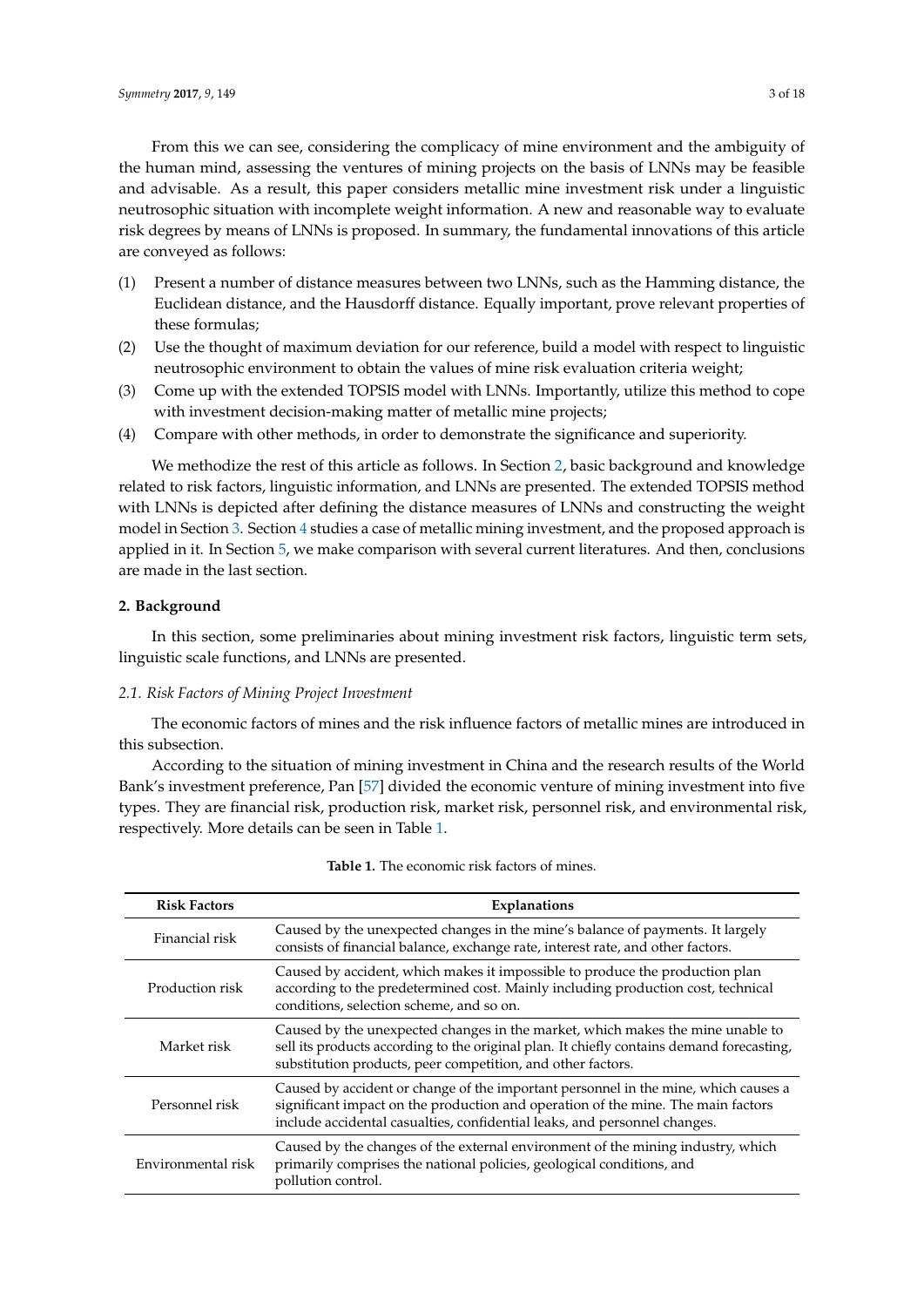In 2011, Chen et al. [\[10\]](#page-15-0) summarized and classified the influence factors of the metallic mining investment process based on strategic angle of investment implementation. The presented risk system (see Table [2.](#page-3-0)) includes two levels of indicators, which are five primary indicators and sixty secondary indicators. The secondary index corresponds to the attributes of the primary one.

<span id="page-3-0"></span>

| <b>Assessment Indicators</b> |                                                                                          |  |  |  |
|------------------------------|------------------------------------------------------------------------------------------|--|--|--|
| Primary indicators           | Secondary indicators                                                                     |  |  |  |
| Production risk              | Mining type, production equipment level, and mining technology                           |  |  |  |
| Geological risk              | Geological grade, mine reserves, hydrogeology, and surrounding rock conditions           |  |  |  |
| Social environment           | Marco economy, national industrial policy, and international environment                 |  |  |  |
| Market risk                  | Marketing ability, product market price, and potential competition                       |  |  |  |
| Management risk              | Rationality of enterprise organization, scientific decision, and<br>management personnel |  |  |  |

**Table 2.** Investment risk evaluation system of metallic mining.

#### *2.2. Linguistic Term Sets and Linguistic Scale Function*

Xu [\[58\]](#page-16-22) first put forward the concept of linguistic term sets. For a certain linguistic term set, there are a group of linguistic values  $s_i$  ( $i = 0, 1, \ldots, 2g$ ). Consequently, the linguistic term set can be denoted as  $\overline{S} = \{s_i | i = 0, 1, ..., 2g\}.$ 

While the linguistic values in the above-mentioned linguistic term set are discrete, they may not work on aggregated linguistic information. Accordingly, Xu [\[58\]](#page-16-22) redefined the linguistic term set with  $S = \{s_i | i \in [0, 2u]\}$   $(u > g)$ , where the elements are continuous. Moreover, we can compare arbitrary linguistic terms in accordance with their subscripts. Namely, when  $i > j$ ,  $s_i > s_j$  is established. The operational rules of any two linguistic values  $s_i$ ,  $s_j \in S$  are indicated: (1) the addition operator  $s_i\oplus s_j=s_{i+j};$  (2) the scalar multiplication  $\tau s_i=s_{\tau i}$ ,  $0\leq\tau\leq1;$  (3) the negation operator  $ne(s_i)=s_{-i}.$ 

**Definition 1.** *[\[59\]](#page-17-0) The linguistic scale function is regarded as a mapping from linguistic values s<sup>i</sup>*  $(i = 0, 1, \dots, 2g)$  to a corresponding crisp number  $cn_i \in [0, 1]$ . Furthermore, it should meet the requirement *of monotonically increasing, that is to say,*  $0 \leq cn_0 < cn_1 < \cdots < cn_{2g} \leq 1$ .

*As the continuous linguistic term sets are defined, we use*  $f(s_i) = cn_i = \frac{i}{2u}$  $(i \in [0, 2u])$  *as the linguistic*  $s$ cale function in this essay. The inverse function can be described as  $f^{-1}(cn_i) = 2u \cdot cn_i~(i \in [0,2u]).$ 

#### *2.3. Linguistic Neutrosophic Numbers*

**Definition 2.** [\[54\]](#page-16-18) Given the linguistic term set  $S = \{s_i | i \in [0, 2u]\}$ , if  $s_T, s_I, s_F \in S$ , then  $\eta = (s_T, s_I, s_F)$ *can be regarded as a LNN, where sT, s<sup>I</sup> , and s<sup>F</sup> are independent, and describe the linguistic truth-membership degree, the linguistic indeterminacy-membership degree, and the linguistic falsity-membership degree in turn.*

**Definition 3.** [\[54\]](#page-16-18) Assume  $\eta_1 = (s_{T_1}, s_{I_1}, s_{F_1})$  and  $\eta_2 = (s_{T_2}, s_{I_2}, s_{F_2})$  are two LNNs, then the operations of *them are represented as follows:*

(1)  $\eta_1 \oplus \eta_2 = (s_{T_1}, s_{I_1}, s_{F_1}) \oplus (s_{T_2}, s_{I_2}, s_{F_2}) = (s_{T_1 + T_2 - \frac{T_1 T_2}{2u}}, s_{\frac{I_1 I_2}{2u}}, s_{\frac{F_1 F_2}{2u}});$ 

$$
(2) \quad \eta_1 \otimes \eta_2 = (s_{T_1}, s_{I_1}, s_{F_1}) \oplus (s_{T_2}, s_{I_2}, s_{F_2}) = (s_{\frac{T_1 T_2}{2u}}, s_{I_1 + I_2 - \frac{I_1 I_2}{2u}}, s_{F_1 + F_2 - \frac{F_1 F_2}{2u}});
$$

(3) 
$$
q\eta_1 = q(s_{T_1}, s_{I_1}, s_{F_1}) = (s_{2u-2u(1-\frac{T_1}{2u})^q}, s_{2u(\frac{I_1}{2u})^q}, s_{2u(\frac{F_1}{2u})^q}), q > 0;
$$

(4)  $\eta_1^q = (s_{T_1}, s_{I_1}, s_{F_1})^q = (s_{2u(\frac{T_1}{2u})^q}, s_{2u-2u(1-\frac{I_1}{2u})^q}, s_{2u-2u(1-\frac{F_1}{2u})^q}), q > 0.$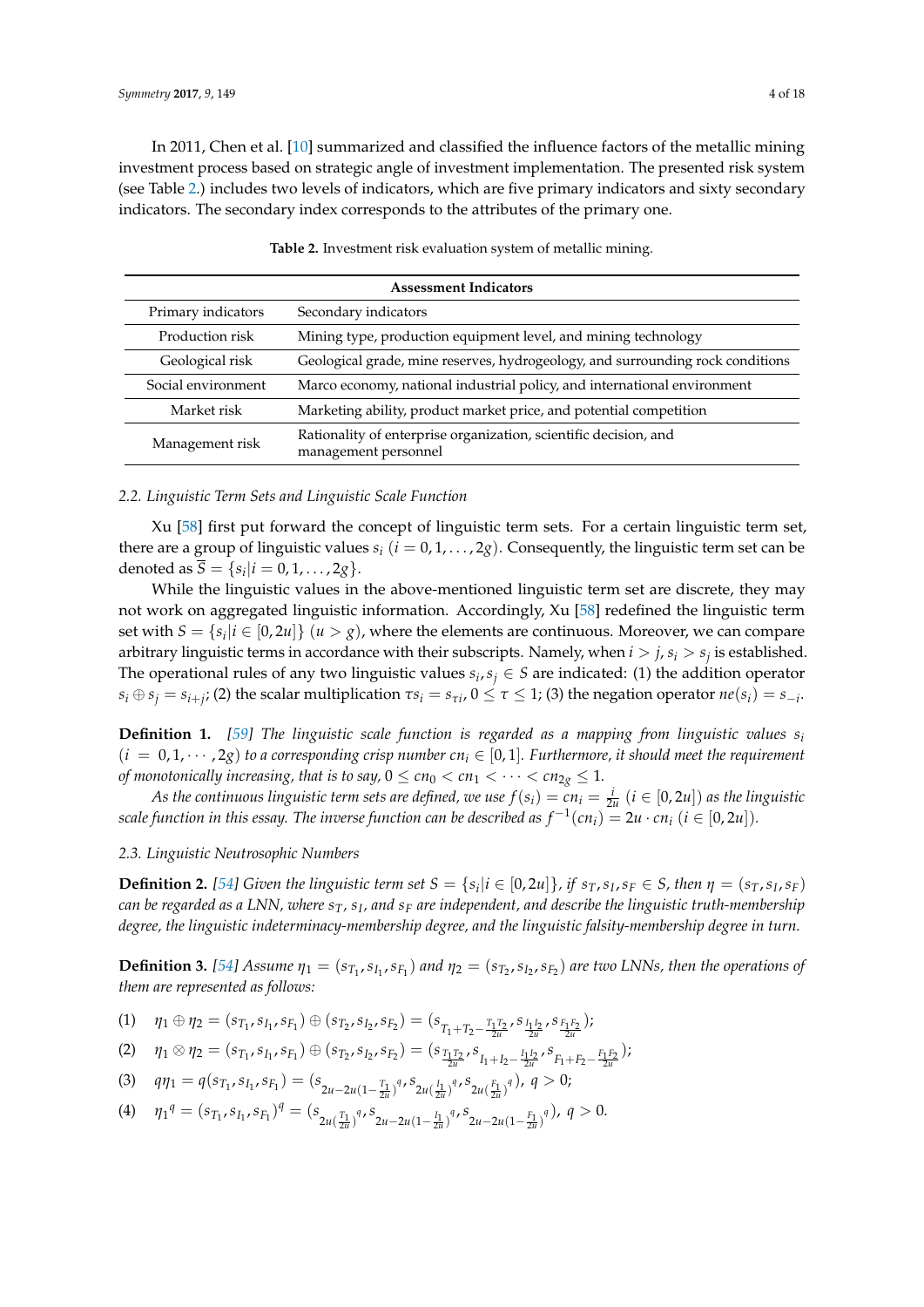**Definition 4.** [\[54\]](#page-16-18) Suppose  $\eta = (s_T, s_I, s_F)$  is an optional LLN, the following are the score function and the *accuracy function, respectively:*

$$
SC(\eta) = (4u + T - I - F)/(6u),
$$
\n(1)

$$
AC(\eta) = (T - F)/(2u). \tag{2}
$$

**Definition 5.** [\[54\]](#page-16-18) If  $\eta_1 = (s_{T_1}, s_{I_1}, s_{F_1})$  and  $\eta_2 = (s_{T_2}, s_{I_2}, s_{F_2})$  are two LNNs, then the comparison rule is:

- (1)  $\eta_1 > \eta_2$  if  $SC(\eta_1) > SC(\eta_2)$ ;
- (2)  $\eta_1 > \eta_2$  if  $SC(\eta_1) = SC(\eta_2)$  and  $AC(\eta_1) > AC(\eta_2)$ ;
- (3)  $\eta_1 = \eta_2$  if  $SC(\eta_1) = SC(\eta_2)$  and  $AC(\eta_1) = AC(\eta_2)$ .

**Definition 6.** [\[54\]](#page-16-18) Assume there are a group of LNNs  $\eta_i = (s_{T_i}, s_{I_i}, s_{F_i})$   $(i = 1, 2, ..., n)$ , the linguistic *neutrosophic weight arithmetic mean (LNWAM) operator is:*

$$
LNWAM(\eta_1, \eta_2, \dots, \eta_n) = \sum_{i=1}^n \gamma_i \eta_i = (s_{2u-2u} \prod_{i=1}^n (1 - \frac{T_i}{2u})^{\gamma_i} s_{2u} \prod_{i=1}^n (\frac{I_i}{2u})^{\gamma_i} s_{2u} \prod_{i=1}^n (\frac{F_i}{2u})^{\gamma_i}}),
$$
(3)

*where*  $\gamma_i$  is the corresponding weight value of  $\eta_i$ ,  $0 \leq \gamma_i \leq 1$  and  $\sum^{n}$  $\sum_{i=1}$   $\gamma_i = 1$ *.* 

**Definition 7.** [\[54\]](#page-16-18) Assume  $\eta_i = (s_{T_i}, s_{I_i}, s_{F_i})$   $(i = 1, 2, ..., n)$  are a set of LNNs, the linguistic neutrosophic *weight geometric mean (LNWGM) operator is:*

$$
LNWGM(\eta_1, \eta_2, \dots, \eta_n) = \sum_{i=1}^n \eta_i^{\gamma_i} = (s_{2u \prod_{i=1}^n (\frac{T_i}{2u})^{\gamma_i}} s_{2u-2u \prod_{i=1}^n (1 - \frac{I_i}{2u})^{\gamma_i}} s_{2u-2u \prod_{i=1}^n (1 - \frac{F_i}{2u})^{\gamma_i}}),
$$
 (4)

*where*  $\gamma_i$  *is the related weight value of*  $\eta_i$ *,*  $0 \leq \gamma_i \leq 1$  *and*  $\sum\limits_{i=1}^n\frac{1}{n}$  $\sum_{i=1}$   $\gamma_i = 1$ *.* 

# <span id="page-4-0"></span>**3. Extended TOPSIS Method with Incomplete Weight Information**

In this section, we present the idea of an extended TOPSIS method with LNNs, and discuss the situation in which weight information is completely unknown.

#### *3.1. Descriptions*

With respect to the multi-criteria decision-making problems under linguistic neutrosophic situations, *k* decision makers evaluate a set of options  $X = \{x_1, x_2, \ldots, x_n\}$  under some attributes  $A = \{a_1, a_2, \ldots, a_m\}$ .  $\omega_j$  is the corresponding weight of  $a_j$ , which is completely unknown, but satisfies  $\omega_j$  ∈ [0,1] and  $\sum^m_l$  $\sum_{i=1}$   $\omega_j$  = 1. There are *k* decision makers  $\{b_1, b_2, \ldots, b_k\}$  with the related weight  $\{\gamma_1, \gamma_2, \ldots, \gamma_k\}, 0 \le \gamma_l \le 1 \ (l = 1, 2, \ldots, k)$  and  $\sum_{i=1}^k$  $\sum_{i=1} \gamma_i = 1$ . *S* = {*s*<sub>*i*</sub>|*i* ∈ [0, 2*u*]} is the predefined linguistic term set. In order to rank the objects or pick out the optimal one(s), each decision-maker  $(b_l(l = 1, 2, \ldots, k))$  makes evaluations and then constructs the corresponding decision-making matrix, that is:

$$
N^{(l)} = (\eta_{ij}^{(l)})_{n \times m} = \begin{bmatrix} \eta_{11}^{(l)} & \cdots & \eta_{1m}^{(l)} \\ \eta_{21}^{(l)} & \cdots & \eta_{2m}^{(l)} \\ \vdots & \ddots & \vdots \\ \eta_{n1}^{(l)} & \cdots & \eta_{nm}^{(l)} \end{bmatrix} = \begin{bmatrix} (s_{T_{11}}^{(l)}, s_{T_{11}}^{(l)}, s_{T_{11}}^{(l)}) & \cdots & (s_{T_{1m}}^{(l)}, s_{T_{1m}}^{(l)}, s_{T_{1m}}^{(l)}) \\ (s_{T_{21}}^{(l)}, s_{T_{21}}^{(l)}, s_{T_{21}}^{(l)}) & \cdots & (s_{T_{2m}}^{(l)}, s_{T_{2m}}^{(l)}, s_{T_{2m}}^{(l)}) \\ \vdots & \ddots & \vdots \\ (s_{T_{n1}}^{(l)}, s_{T_{n1}}^{(l)}, s_{T_{n1}}^{(l)}) & \cdots & (s_{T_{nm}}^{(l)}, s_{T_{nm}}^{(l)}, s_{T_{nm}}^{(l)}) \end{bmatrix}, (l = 1, 2, \ldots, k).
$$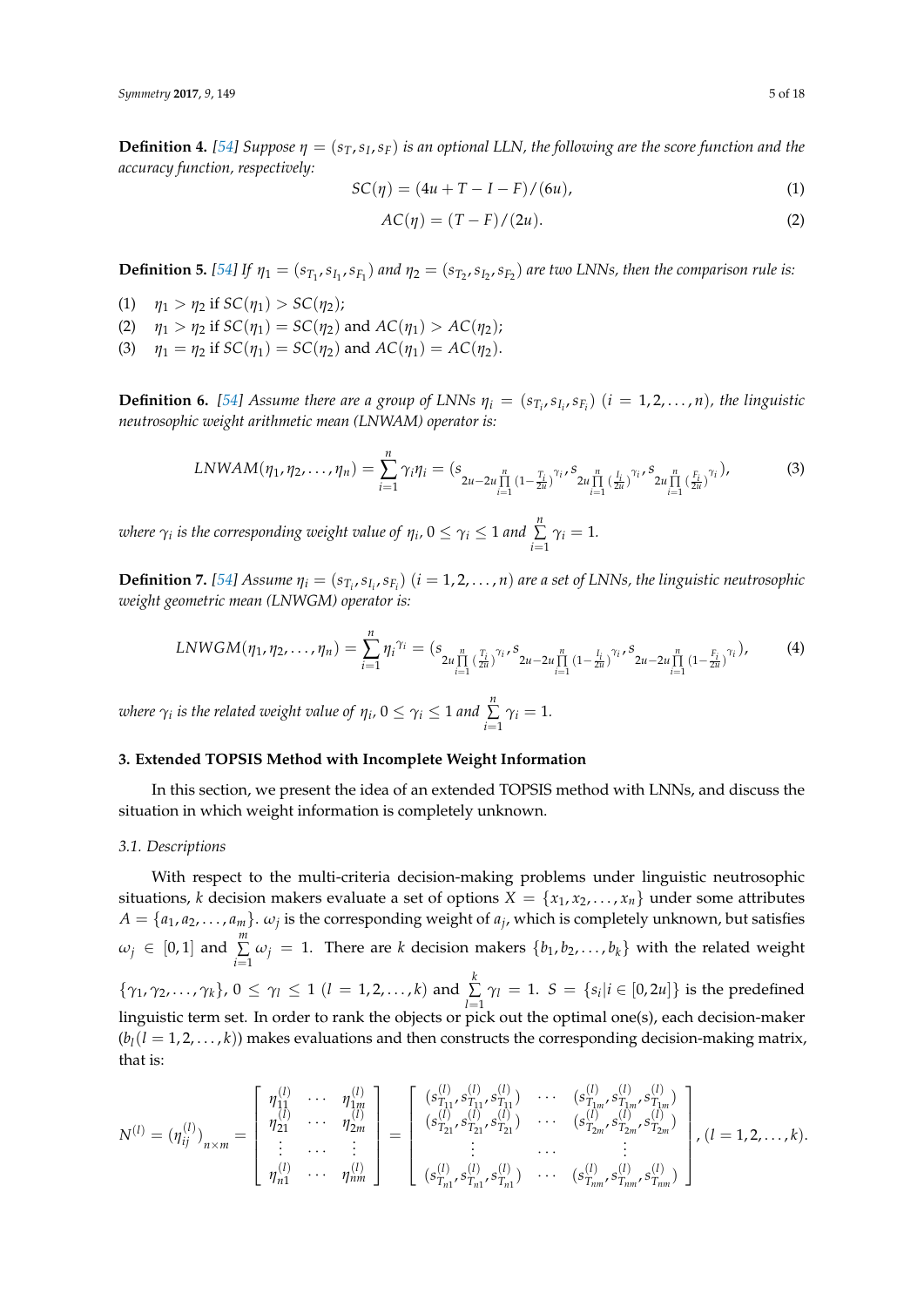The basic elements of the matrix  $N^{(l)}$  are by means of LNNs, where  $\eta_{ij}^{(l)}$  = ( $s_{T_{ij}}^{(l)}$  $\frac{(l)}{T_{ij}}$ ,  $s^{(l)}_{T_{ij}}$  $\frac{(l)}{T_{ij}}$ ,  $s^{(l)}_{T_{ij}}$  $\binom{(l)}{T_{ij}}(s^{(l)}_{T_{ij}})$  $(T_{ij}^{(l)}, s_{T_{ij}}^{(l)})$  $\frac{(l)}{T_{ij}}$ ,  $s^{(l)}_{T_{ij}}$  $T_{ij}^{(1)} \in S$ ) means the assessment information of *b*<sub>*l*</sub> about *x*<sub>*i*</sub> related to criteria *a<sup>j</sup>* .

#### *3.2. Distance Measures of LNNs*

In this subsection, we intend to introduce several distance formulas of LNNs, so that the discussion behind these can be smoothly advanced.

**Definition 8.** Let  $\eta_1 = (s_{T_1}, s_{I_1}, s_{F_1})$  and  $\eta_2 = (s_{T_2}, s_{I_2}, s_{F_2})$  be two haphazard LNNs.  $S = \{s_i | i \in [0, 2u]\}$  is *the linguistic term set, and*  $f(s_i) = \frac{i}{2u}$  *is the linguistic scale function. Then, the distance between*  $\eta_1$  *and*  $\eta_2$  *are denoted as follows:*

$$
d(\eta_1, \eta_2) = \left(\frac{1}{3}(|f(s_{T_1}) - f(s_{T_2})|^{\lambda} + |f(s_{2u - I_1}) - f(s_{2u - I_2})|^{\lambda} + |f(s_{2u - F_1}) - f(s_{2u - F_2})|^{\lambda}\right)^{\frac{1}{\lambda}}, \lambda > 0.
$$
 (5)

Remarkably:

(1) when  $\lambda = 1$ , the Hamming distance

$$
d_{Hm}(\eta_1, \eta_2) = \frac{1}{3}(|f(s_{T_1}) - f(s_{T_2})| + |f(s_{2u - I_1}) - f(s_{2u - I_2})| + |f(s_{2u - F_1}) - f(s_{2u - F_2})|); \quad (6)
$$

(2) when  $\lambda = 2$ , the Euclidean distance

$$
d_{Ed}(\eta_1, \eta_2) = \sqrt{\frac{1}{3}(|f(s_{T_1}) - f(s_{T_2})|^2 + |f(s_{2t - I_1}) - f(s_{2t - I_2})|^2 + |f(s_{2t - F_1}) - f(s_{2t - F_2})|^2)}.
$$
 (7)

(3) the Hausdorff distance

$$
d_{Hd}(\eta_1, \eta_2) = \max\{|f(s_{T_1}) - f(s_{T_2})|, |f(s_{2t - I_1}) - f(s_{2t - I_2})|, |f(s_{2t - F_1}) - f(s_{2t - F_2})|\}.
$$
 (8)

**Property 1.** Given three arbitrary LNNs  $\eta_1 = (s_{T_1}, s_{I_1}, s_{F_1})$ ,  $\eta_2 = (s_{T_2}, s_{I_2}, s_{F_2})$  and  $\eta_3 = (s_{T_3}, s_{I_3}, s_{F_3})$ . The *linguistic term set is*  $S = \{s_i | i \in [0,2u]\}$ , and the universal set of LNNs is  $\Omega$  . For any  $\eta_1$ ,  $\eta_2$ ,  $\eta_3 \in \Omega$ , the *following properties are met:*

- (1)  $0 \leq d(\eta_1, \eta_2) \leq 1;$
- (2)  $d(\eta_1, \eta_2) = d(\eta_2, \eta_1);$
- (3)  $d(\eta_1, \eta_2) = 0$  if  $\eta_1 = \eta_2$ ;
- (4)  $d(\eta_1, \eta_3) \leq d(\eta_1, \eta_2) + d(\eta_2, \eta_3).$

## **Proof.**

- (1) Because  $f(s_i) = \frac{i}{2u} \in [0,1] \Rightarrow |f(s_{T_1}) f(s_{T_2})| \in [0,1], |f(s_{2u-I_1}) f(s_{2u-I_2})|$  and  $|f(s_{2u-F_1}) f(s_{2u-F_1})|$  $f(s_{2u-F_2})$ |, as  $λ > 0$ , then  $0 ≤ d(η_1,η_2) ≤ 1$ .
- (2) This proof is obvious.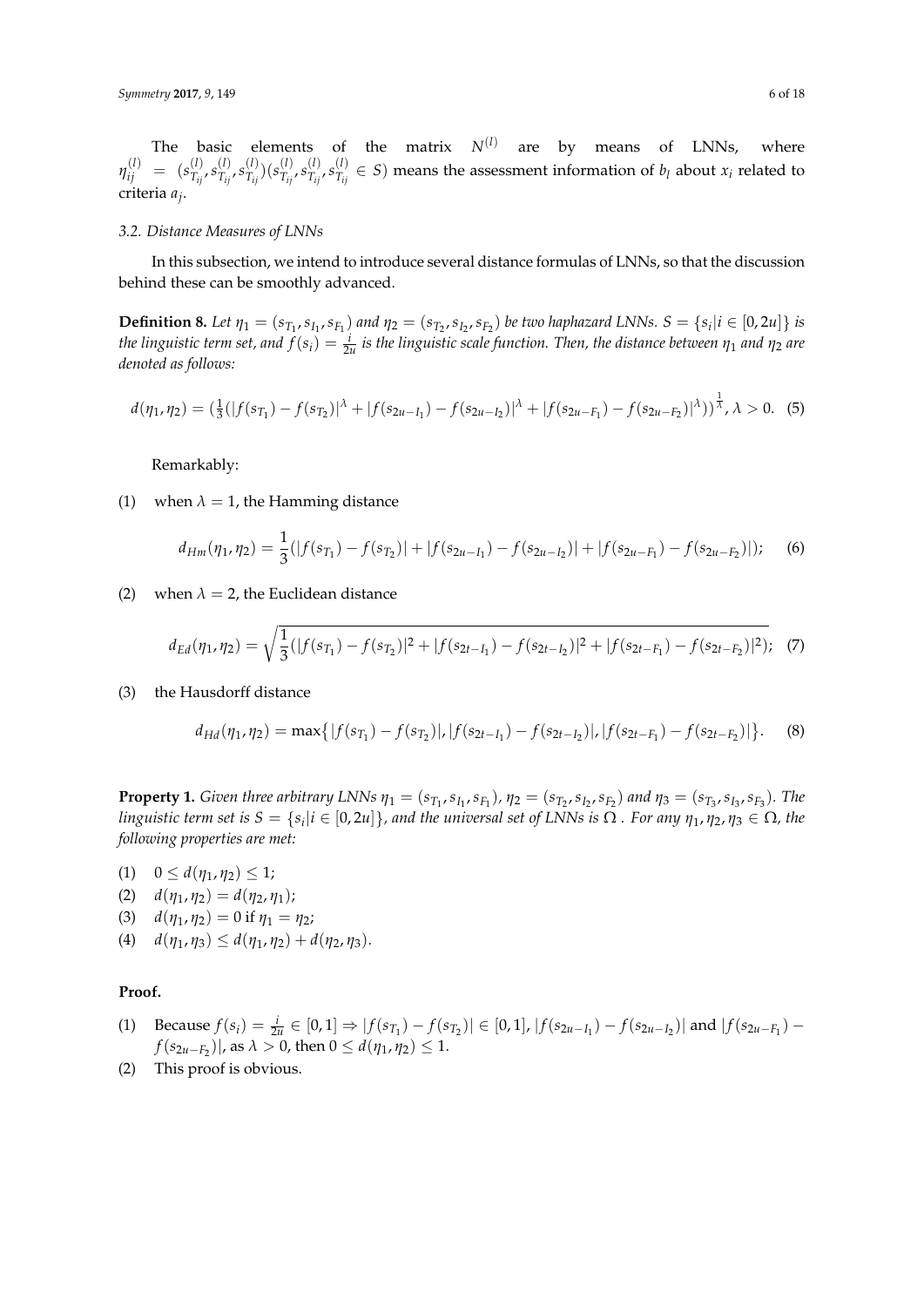$$
\begin{array}{ll}\n\text{(3)} \quad \text{Since} & \eta_1 = \eta_2 \text{, then } SC(\eta_1) = SC(\eta_2) \text{ and } AC(\eta_1) = AC(\eta_2) \\
& \Rightarrow (4u + T_1 - I_1 - F_1) / (6u) = (4u + T_2 - I_2 - F_2) / (6u) \text{ and } (T_1 - F_1) / (2u) = (T_2 - F_2) / (2u) \\
& \Rightarrow T_1 - I_1 - F_1 = T_2 - I_2 - F_2 \text{ and } T_1 - F_1 = T_2 - F_2 \Rightarrow I_1 = I_2 \text{ and } T_1 - F_1 = T_2 - F_2. \\
\text{Thus, } d(\eta_1, \eta_2) & = \left(\frac{1}{3} \left(\frac{|f(s_{\eta_1}) - f(s_{\eta_2})|^\lambda + |f(s_{2u - I_1}) - f(s_{2u - I_2})|^\lambda + |f(s_{2u - F_1}) - f(s_{2u - F_2})|^\lambda\right)\right)^\frac{1}{\lambda} \\
& = \left(\frac{1}{3}\left(\frac{|T_1 - T_2|^\lambda + \frac{|L_2 - I_1|^\lambda}{2u}|^\lambda + \frac{|E_2 - F_1|^\lambda}{2u}|^\lambda\right)\right)^\frac{1}{\lambda} \\
& = \left(\frac{1}{3}\left(\frac{|T_1 - F_1 + F_1 - T_2|^\lambda + \frac{|L_2 - I_1|^\lambda}{2u}|^\lambda + \frac{|E_2 - T_2 + T_2 - F_1|^\lambda}{2u}|^\lambda\right)\right)^\frac{1}{\lambda} \\
& = \left(\frac{1}{3}\left(\frac{|T_2 - F_2 + F_1 - T_2|^\lambda + \frac{|L_2 - I_1|^\lambda}{2u}|^\lambda + \frac{|F_1 - T_1 + T_2 - F_1|^\lambda}{2u}|^\lambda\right)\right)^\frac{1}{\lambda} \\
& = \left(\frac{1}{3}\left(\frac{|F_1 - F_2|^\lambda + \frac{|I_2 - I_2|^\lambda}{2u}|^\lambda + \frac{|T_2 - T_1|^\lambda}{2u}|^\lambda\right)\right)^\frac{1}{\lambda} \\
& = \left(\frac{1}{3}\left(\frac{|f(s_{\eta_2}) - f(s_{\eta_1})|^\lambda + |f(s_{2u - I_2}) - f(s_{2u - I_
$$

$$
\leq |f(s_{T_1}) - f(s_{T_2})| + |f(s_{T_2}) - f(s_{T_3})|,
$$
\n
$$
|f(s_{2u-I_1}) - f(s_{2u-I_2})| = |f(s_{2u-I_1}) - f(s_{2u-I_2}) + f(s_{2u-I_2}) - f(s_{2u-I_3})|
$$
\n
$$
\leq |f(s_{2u-I_1}) - f(s_{2u-I_2})| + |f(s_{2u-I_2}) - f(s_{2u-I_3})|,
$$
\nand  $|f(s_{2u-F_1}) - f(s_{2u-F_2})| = |f(s_{2u-F_1}) - f(s_{2u-F_2}) + f(s_{2u-F_2}) - f(s_{2u-F_3})|$ \n
$$
\leq |f(s_{2u-F_1}) - f(s_{2u-F_2})| + |f(s_{2u-F_2}) - f(s_{2u-F_3})|,
$$
\nhence,  $d(\eta_1, \eta_3) \leq d(\eta_1, \eta_2) + d(\eta_2, \eta_3)$ .

**Example 1.** If  $u = 4$ , two LNNs  $\eta_1 = (s_1, s_2, s_4)$  and  $\eta_2 = (s_5, s_3, s_6)$ , the Hamming distance is  $d_{Hm}(\eta_1,\eta_2)~\approx~$  0.292, the Euclidean distance is  $d_{Ed}(\eta_1,\eta_2)~\approx~$  0.331, and the Hausdorff distance is  $d_{Hd}(\eta_1, \eta_2) = 0.500.$ 

## *3.3. Weight Model Based on Maximum Deviation 3.3. Weight Model Based on Maximum Deviation*

Because the weight information is completely unknown, we use the maximum deviation Because the weight information is completely unknown, we use the maximum deviation approach to determine the weight vector of criteria in this subsection.

The basic idea of the maximum deviation method is that [60]: The basic idea of the maximum deviation method is that [\[60\]](#page-17-1):

- (1) If there is a tiny difference of evaluation values η*ij* among all objects under criteria *<sup>j</sup> a*  $a_j$  (j = 1,2,...,*m*), it indicates that the criteria  $a_j$  has little effect on the sorting results. Accordingly, it is appropriate to allocate a small value of the related weight  $\omega_j$ . (1) If there is a tiny difference of evaluation values *ηij* among all objects under criteria
- (2) Conversely, if there is a significant variance of assessment information *ηij* among all alternatives under criteria  $a_j$ ( $j = 1, 2, ..., m$ ), then the criteria  $a_j$  may be very important to the ranking orders. In this case, giving a large weight value *ω<sup>j</sup>* is reasonable.
- (3) Notably, if  $\eta_{ij}$  are the same values among all options under criteria  $a_j$  (( $j = 1, 2, ..., m$ )), it means that the criteria  $a_j$  doesn't affect the ranking results. Therefore, we can make the corresponding weight  $\omega_j = 0$ .

For the sake of obtaining the difference values, we define the deviation degree of a certain object  $x_i$ ( $i = 1, 2, ..., n$ ) to all objects for a certain criteria  $a_j$ ( $j = 1, 2, ..., m$ ) as follows:

$$
D_{ij}(\omega_j) = \sum_{e=1}^n d(\eta_{ij}, \eta_{ej}) \omega_j,
$$
\n(9)

where  $d(\eta_{ij}, \eta_{ej})$  is the distance measure between  $\eta_{ij}$  and  $\eta_{ej}$ .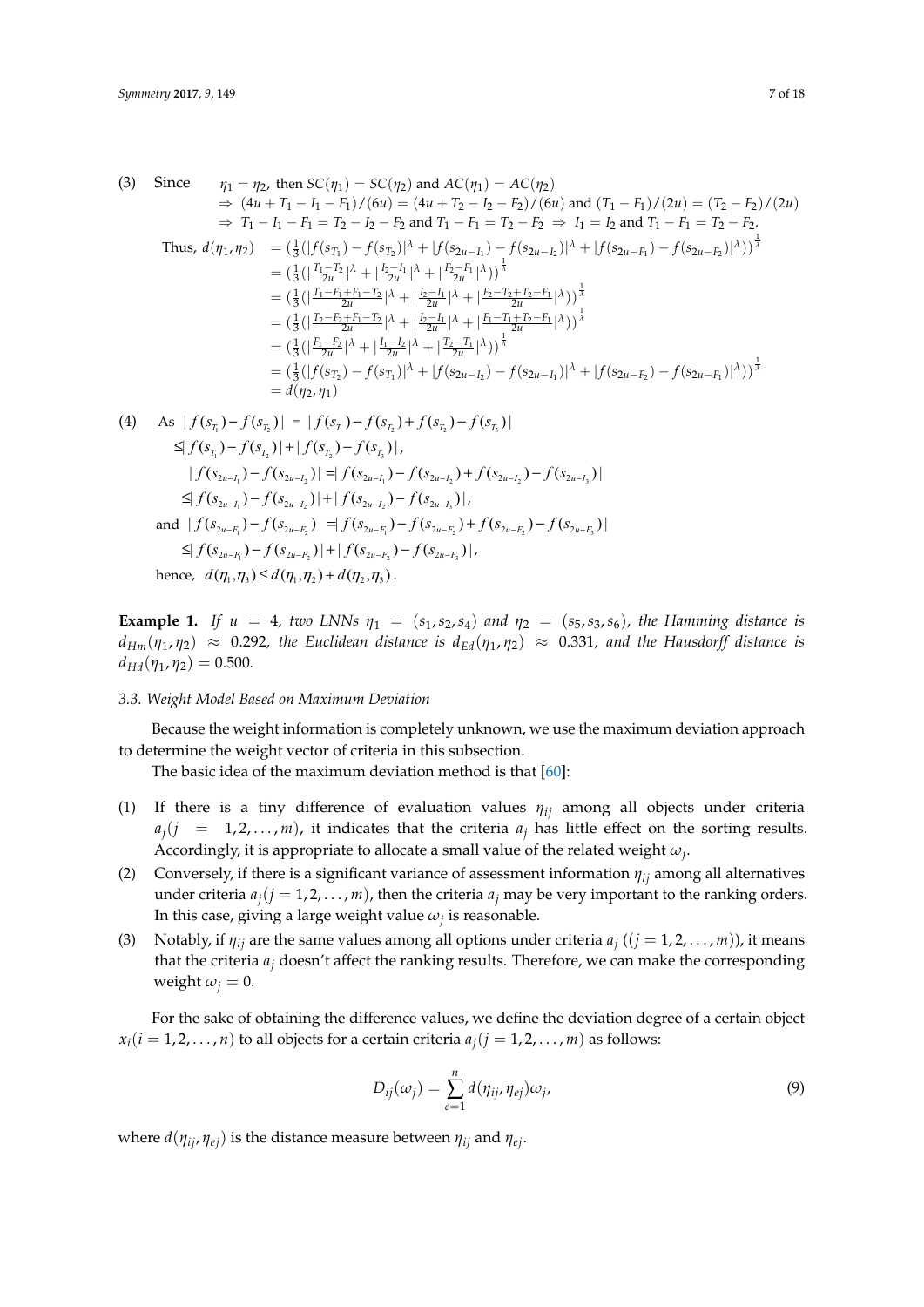*Symmetry* **2017**, *9*, 149 8 of 18

Subsequently, the deviation degrees of all options under the criteria  $a_j$  ( $j = 1, 2, \ldots, m$ ) can be denoted as:

$$
D_j(\omega_j) = \sum_{i=1}^n D_{ij}(\omega_j) = \sum_{i=1}^n \sum_{e=1}^n d(\eta_{ij}, \eta_{ej}) \omega_j.
$$
 (10)

Thus, the total deviation of all alternatives with all criteria is proposed in the following:

$$
D(\omega) = \sum_{j=1}^{m} D_j(\omega_j) = \sum_{j=1}^{m} \sum_{i=1}^{n} D_{ij}(\omega_j) = \sum_{j=1}^{m} \sum_{i=1}^{n} \sum_{e=1}^{n} d(\eta_{ij}, \eta_{ej}) \omega_j.
$$
 (11)

As a result, we can build the weight model based on maximum deviation as follows:

$$
\max D(\omega) = \sum_{j=1}^{m} \sum_{i=1}^{n} \sum_{e=1}^{n} d(\eta_{ij}, \eta_{ej}) \omega_j
$$
\n
$$
= \sum_{j=1}^{m} \sum_{i=1}^{n} \sum_{e=1}^{n} (\frac{1}{3}(|f(s_{T_{ij}}) - f(s_{T_{ej}})|^{\lambda} + |f(s_{2u - I_{ij}}) - f(s_{2u - I_{ej}})|^{\lambda} + |f(s_{2u - F_{ij}}) - f(s_{2u - F_{ej}})|^{\lambda}))^{\frac{1}{\lambda}} \omega_j
$$
\n
$$
s.t \qquad \begin{cases} \sum_{j=1}^{m} \sum_{e=1}^{n} (3(|f(s_{T_{ij}}) - f(s_{T_{ej}})|^{\lambda} + |f(s_{2u - I_{ej}})|^{\lambda} + |f(s_{2u - F_{ij}}) - f(s_{2u - F_{ej}})|^{\lambda}))^{\frac{1}{\lambda}} \omega_j \\ 0 \leq \omega_j \leq 1, \ j = 1, 2, ..., m \end{cases} (12)
$$

In order to get the solution, we can construct the Lagrange function as that:

$$
L(\omega, p) = \sum_{j=1}^{m} \sum_{i=1}^{n} \sum_{e=1}^{n} \left( \frac{1}{3} (|f(s_{T_{ij}}) - f(s_{T_{ej}})|^{\lambda} + |f(s_{2u - I_{ij}}) - f(s_{2u - I_{ej}})|^{\lambda} + |f(s_{2u - I_{ij}}) - f(s_{2u - I_{ej}})|^{\lambda} \right)
$$
\n
$$
|f(s_{2u - F_{ij}}) - f(s_{2u - F_{ej}})|^{\lambda}) \frac{1}{\lambda} \omega_j + \frac{p}{2} (\sum_{j=1}^{m} \omega_j^2 - 1)
$$
\n(13)

Taking the partial deviation of this function, we have:

$$
\begin{cases}\n\frac{\partial L(\omega, p)}{\partial \omega} = \sum_{j=1}^{m} \sum_{i=1}^{n} \sum_{e=1}^{n} \left( \frac{1}{3} (|f(s_{T_{ij}}) - f(s_{T_{ej}})|^{\lambda} + |f(s_{2u - I_{ij}}) - f(s_{2u - I_{ej}})|^{\lambda} + |f(s_{2u - F_{ij}}) - f(s_{2u - F_{ej}})|^{\lambda} \right) \frac{1}{\lambda} + p\omega_{j} = 0 \\
\frac{\partial L(\omega, p)}{\partial p} = \sum_{j=1}^{m} \omega_{j}^{2} - 1 = 0 \\
\Rightarrow p = \sqrt{\sum_{j=1}^{n} \left( \sum_{i=1}^{n} \sum_{e=1}^{n} \left( \frac{1}{3} (|f(s_{T_{ij}}) - f(s_{T_{ej}})|^{\lambda} + |f(s_{2u - I_{ij}}) - f(s_{2u - I_{ej}})|^{\lambda} + |(s_{2u - F_{ij}}) - f(s_{2u - F_{ej}})|^{\lambda} \right) \right)^{\frac{1}{\lambda}}}\n\text{and} \\
\omega_{j} = \frac{\sum_{i=1}^{n} \sum_{e=1}^{n} \left( \frac{1}{3} (|f(s_{T_{ij}}) - f(s_{T_{ej}})|^{\lambda} + |f(s_{2u - I_{ij}}) - f(s_{2u - I_{ej}})|^{\lambda} + |(s_{2u - F_{ij}}) - f(s_{2u - F_{ej}})|^{\lambda} \right) \frac{1}{\lambda}}{\sqrt{\sum_{j=1}^{m} \sum_{i=1}^{n} \sum_{e=1}^{n} \left( \frac{1}{3} (|f(s_{T_{ij}}) - f(s_{T_{ej}})|^{\lambda} + |f(s_{2u - I_{ij}}) - f(s_{2u - I_{ej}})|^{\lambda} + |(s_{2u - F_{ij}}) - f(s_{2u - F_{ej}})|^{\lambda} \right) \frac{1}{\lambda}}}{\sqrt{\sum_{j=1}^{m} \sum_{i=1}^{n} \sum_{e=1}^{n} \left( \frac{1}{3} (|f(s_{T_{ij}}) - f(s_{T_{ej}})|^{\lambda} + |f(s_{2u - I_{ij}}) - f(s_{2u - I_{ej}})|^{\lambda} + |(s_{2u - F_{ij}}) - f(s_{2u - F_{ej}})|^{\lambda} \right) \frac{1}{\lambda}}}{\sqrt{\
$$

In the end, we can use the following formula to normalize the criteria weights:

$$
\omega_j^* = \frac{\omega_j}{\sum\limits_{j=1}^m \omega_j}, j = 1, 2, \dots, m. \tag{15}
$$

## <span id="page-7-0"></span>*3.4. The Extended TOPSIS Method with LNNs*

In this subsection, an extended TOPSIS approach under a linguistic neutrosophic environment is proposed.

The detailed steps are described as follows:

**Step 1:** Obtain the normalized decision-making matrix  $N^{\bullet(l)} = (\eta_{ij}^{\bullet(l)})_{n \times m} = (s_{T_{ij}}^{\bullet(l)})$  $\frac{\bullet(l)}{T_{ij}}$ ,  $s_{I_{ij}}^{\bullet(l)}$  $\frac{\bullet(l)}{I_{ij}}, s_{F_{ij}}^{\bullet(l)}$  $\binom{e(t)}{F_{ij}}_{n\times m}$ . If the criteria belong to cost type, let  $s_{T_{i}}^{\bullet(l)}$  $\frac{\bullet(l)}{T_{ij}} = s_{2u}^{(l)}$  $\sum_{2u-T_{ij}}^{(l)} s_{I_{ij}}^{\bullet(l)}$  $s_{I_{ij}}^{(l)} = s_{2u}^{(l)}$  $\binom{(l)}{2u-I_{ij}}$  and  $s_{F_{ij}}^{\bullet (l)}$  $\frac{\bullet(l)}{F_{ij}} = s_{2u}^{(l)}$  $\sum_{i=1}^{N}$ . If the criteria belong to benefit type, then the matrix remains, that is to say  $s_{T_{i}}^{\bullet(l)}$  $\frac{\bullet(l)}{T_{ij}}=s^{(l)}_{T_{ij}}$  $\frac{I(l)}{T_{ij}}$ ,  $s_{I_{ij}}^{\bullet(l)}$  $\frac{\bullet(l)}{I_{ij}} = s_{I_{ij}}^{(l)}$  $I_{ij}^{(l)}$  and  $s_{F_{ij}}^{\bullet (l)}$  $\frac{\bullet(l)}{F_{ij}} = s_{F_{ij}}^{(l)}$  $F_{ij}$ . **Step 2:** Get the comprehensive decision-making matrix  $N^{\bullet} = (\eta_{ij}^{\bullet})_{n \times m} = (s_{T_{ij}}^{\bullet}, s_{T_{ij}}^{\bullet}, s_{F_{ij}}^{\bullet})_{n \times m}$  using

the LNWAM operator or LNWGM operator on the basis of Formula (3) or Formula (4).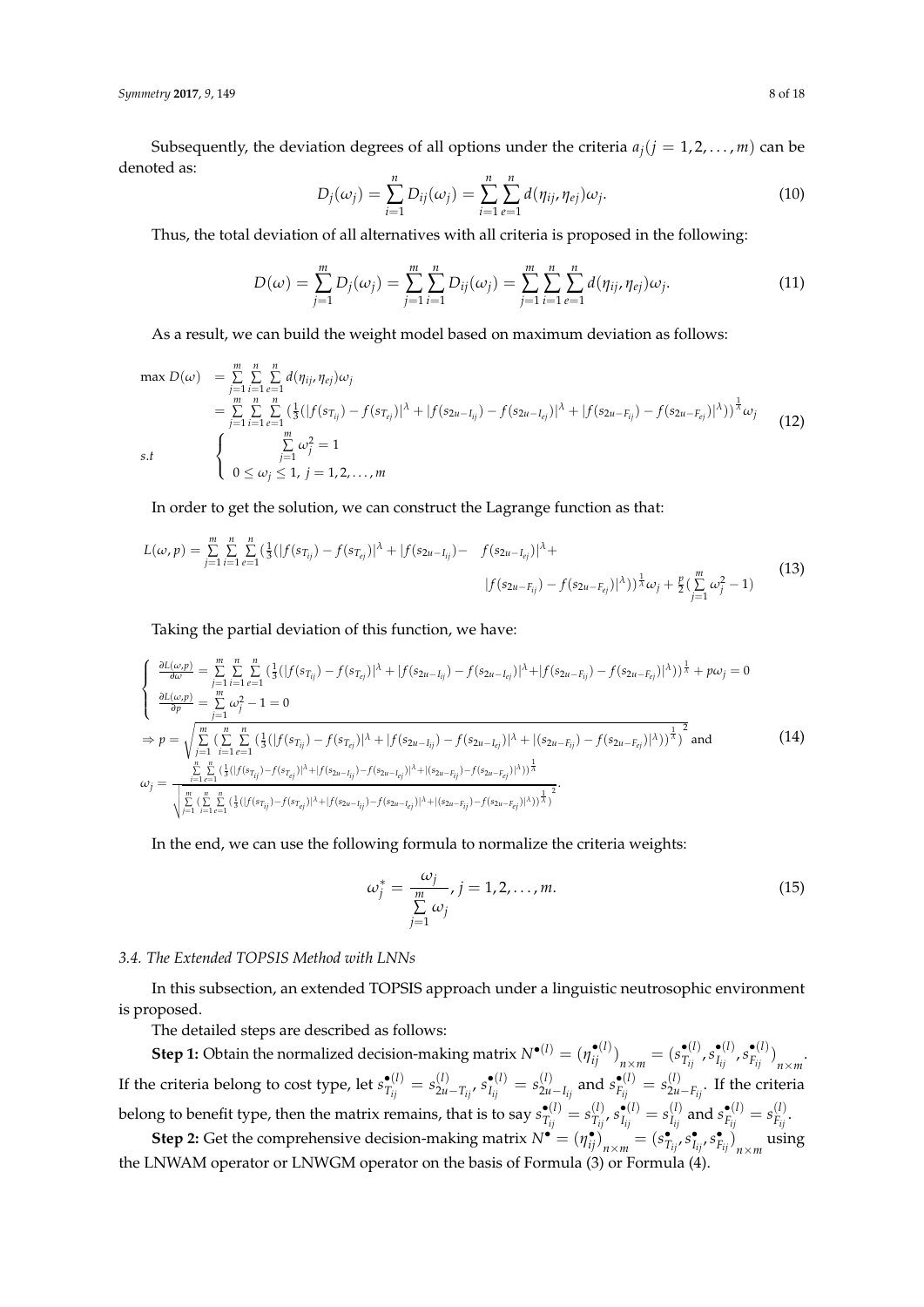**Step 3:** Use the weight model to calculate the weight values  $\omega_i$  ( $j = 1, 2, \ldots, m$ ) based on Formula (9), and then normalize the weight information in line with Formula (10), denoted as  $\omega_j^{\bullet}$  $(j = 1, 2, \ldots, m).$ 

**Step 4:** Establish the weight standardized decision-making matrix  $N^* = (\eta_{ij}^*)_{n \times m}$  $(s_{T_{ij}}^*, s_{I_{ij}}^*, s_{F_{ij}}^*)$ <sub>n $\times m$ </sub> through multiplying the normalized matrix with weight vector, where  $s_{T_{ij}}^* = \omega_j s_{T_{ij}}^*$  $s_{I_{ij}}^{*} = \omega_j s_{I_{ij}}^{\bullet}$  and  $s_{F_{ij}}^{*} = \omega_j s_{F_{ij}}^{\bullet}$ .

**Step 5:** Distinguish the positive ideal solution  $\eta^+$  and the negative ideal solution  $\eta^-$ , respectively, then:

$$
\eta^+ = (\eta_1^+, \eta_1^+, \dots, \eta_m^+), \eta_j^+ = \max_i(\eta_{ij}^*), \ (j = 1, 2, \dots, m)
$$
 (16)

And

$$
\eta^- = (\eta^-_1, \eta^-_1, \dots, \eta^-_m), \eta^-_j = \min_i(\eta^*_{ij}), \ (j = 1, 2, \dots, m)
$$
 (17)

**Step 6:** Based on Formula (5), calculate the distance measures of the positive ideal solution to all options, and the distance measures of the negative ideal solution to all options in proper sequence. The computation formulas are:

$$
d^+ = (d_1^+, d_1^+, \dots, d_n^+), d_i^+ = \sum_{j=1}^m d(\eta_j^+, \eta_{ij}^*), \ (i = 1, 2, \dots, n)
$$
 (18)

And

$$
d^- = (d_1^-, d_1^-, \dots, d_n^-), d_i^- = \sum_{j=1}^m d(\eta_j^-, \eta_{ij}^*), (i = 1, 2, \dots, n).
$$
 (19)

**Step 7:** For each option  $x_i$  ( $i = 1, 2, ..., n$ ), compute the values of correlation coefficient  $D_i$  with the following equation:

$$
D_i = \frac{d_i^-}{d_i^+ + d_i^-}.\tag{20}
$$

**Step 8:** Achieve the ranking orders according to the values of  $D_i$  ( $i = 1, 2, ..., n$ ). The bigger the value of  $D_i$ , the better the alternative  $x_i$  is.

#### <span id="page-8-0"></span>**4. Case Study**

In this section, we study a case of evaluating investment risks of a gold mine using the proposed approach.

Recently, a construction investment company in Hunan province, called JK MINING Co., Ltd., had a plan for investing in a domestic metal mine. After an initial investigation and screening, four famous metal mines, described as  $\{x_1, x_2, x_3, x_4\}$ , have been under consideration. The enterprise establishes a team of three experts to conduct field explorations and surveys in depth, so that the optimal mine can be selected. The specialists need to evaluate the investment risk in line with their findings, professional knowledge, and experience. Assume the importance of each professional is equal, that is to say  $\gamma_1 = \gamma_2 = \gamma_3 = \frac{1}{3}$ . After heated discussions, five attributions are recognized as the evaluation criteria. They are geological risk (*a*1), production risk (*a*2), market risk (*a*3), management risk (*a*4), and social environment risk (*a*5), separately. Then, the experts defined the linguistic term set,  $S = \{s_i | i \in [0,8]\}$ , where  $s = \{s_0 = \text{exceedingly low}, s_1 = \text{ pretty low}, s_2 = \text{low}, s_3 = \text{slightly low},\}$  $s_4$  = *medium*,  $s_5$  = *slightly high*,  $s_2$  = *high*,  $s_3$  = *pretty high*,  $s_4$  = *exceedingly high*}. Afterwards, they can give scores (or score ranges) or linguistic information directly of options under each attribute. The corresponding relationships between grade and linguistic term can been seen in Table [3.](#page-9-0)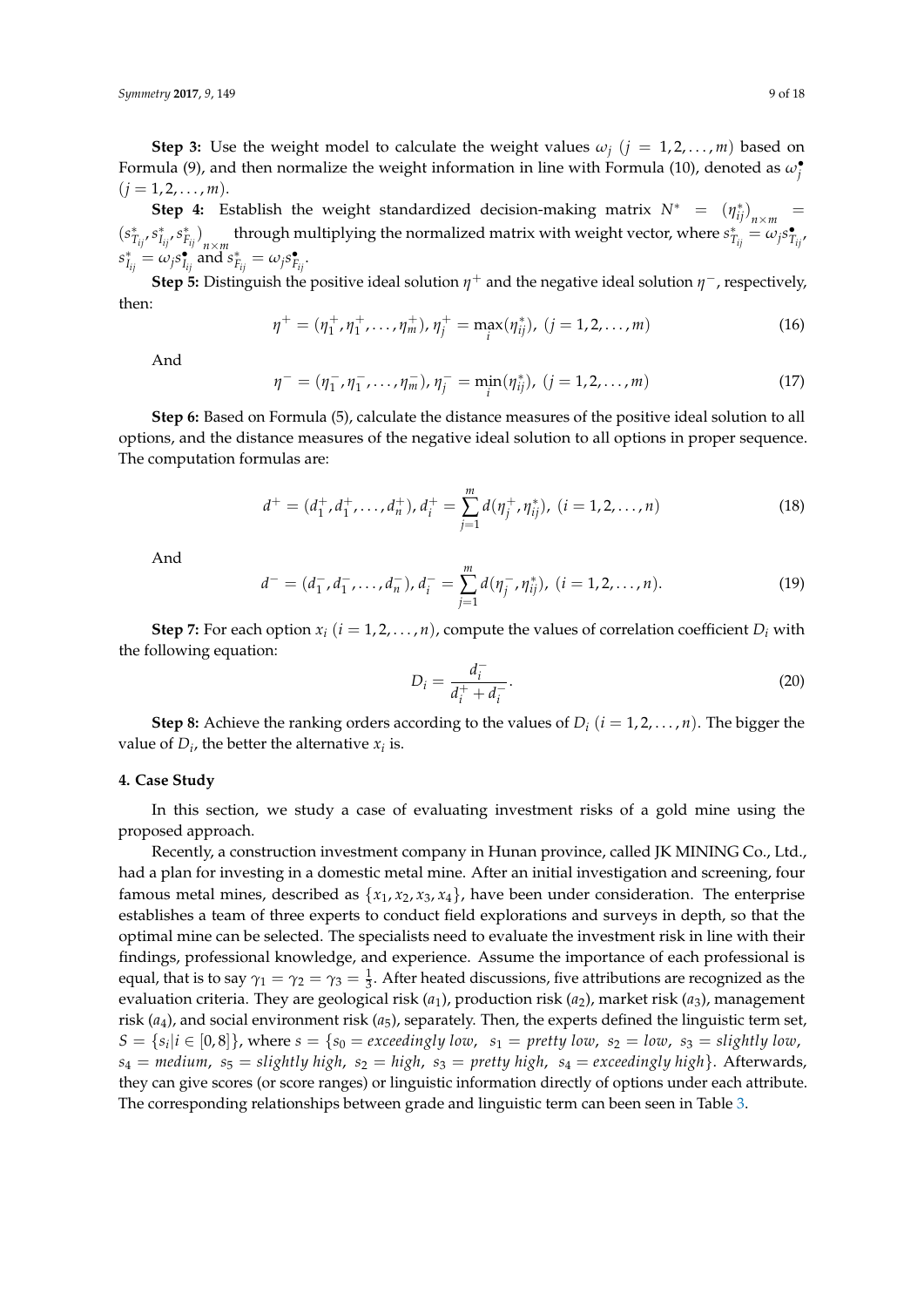<span id="page-9-0"></span>

| Grade              | $0 - 19$           | $20 - 29$      | $30 - 39$      | $40 - 49$       | $50 - 59$ | $60 - 69$          | $70 - 79$ | $80 - 89$      | $90 - 100$          |
|--------------------|--------------------|----------------|----------------|-----------------|-----------|--------------------|-----------|----------------|---------------------|
| Evaluation         | exceedingly<br>low | pretty<br>low  | low            | slightly<br>low | medium    | slightly<br>high   | high      | pretty<br>high | exceedingly<br>high |
| Linguistic<br>term | $s_0$              | S <sub>1</sub> | S <sub>2</sub> | $S_3$           | $S_4$     | $S_{\overline{5}}$ | S6        | S <sub>7</sub> | $s_8$               |

**Table 3.** Reference of investment risk evaluation.

In order to describe the ambiguity and uncertainty of risks, their evaluation information is represented by LNNs. Subsequently, these assessment matrices are formed as Tables [4–](#page-9-1)[6:](#page-9-2)

<span id="page-9-1"></span>

| $N^{(1)}$       | a1                | a                 | aз                | a4                | a5                |
|-----------------|-------------------|-------------------|-------------------|-------------------|-------------------|
| $\mathcal{X}_1$ | $(s_1, s_2, s_1)$ | $(s_2, s_3, s_2)$ | $(s_4, s_4, s_3)$ | $(s_1, s_5, s_1)$ | $(s_3, s_3, s_2)$ |
| $x_2$           | $(s_2, s_6, s_2)$ | $(s_3, s_8, s_2)$ | $(s_2, s_4, s_1)$ | $(s_3, s_1, s_2)$ | $(s_1, s_2, s_1)$ |
| $x_3$           | $(s_2, s_3, s_1)$ | $(s_3, s_2, s_3)$ | $(s_1, s_4, s_1)$ | $(s_3, s_5, s_1)$ | $(s_5, s_2, s_4)$ |
| $x_4$           | $(s_3, s_1, s_2)$ | $(s_1, s_7, s_1)$ | $(s_4, s_6, s_3)$ | $(s_2, s_5, s_1)$ | $(s_4, s_6, s_4)$ |

**Table 4.** Decision-making matrix *N*(1) .

**Table 5.** Decision-making matrix *N*(2) .

| $\,N^{(2)}$ | $a_1$             | a <sub>2</sub>    | $a_3$             | a4                | $a_{5}$           |
|-------------|-------------------|-------------------|-------------------|-------------------|-------------------|
| $x_1$       | $(s_1, s_6, s_1)$ | $(s_4, s_3, s_4)$ | $(s_2, s_6, s_2)$ | $(s_3, s_5, s_2)$ | $(s_5, s_2, s_4)$ |
| $x_2$       | $(s_1, s_4, s_1)$ | $(s_3, s_2, s_1)$ | $(s_2, s_3, s_4)$ | $(s_4, s_0, s_5)$ | $(s_2, s_6, s_4)$ |
| $x_3$       | $(s_3, s_5, s_2)$ | $(s_2, s_4, s_3)$ | $(s_1, s_6, s_5)$ | $(s_3, s_5, s_3)$ | $(s_2, s_6, s_1)$ |
| $x_4$       | $(s_2, s_7, s_2)$ | $(s_4, s_6, s_1)$ | $(s_3, s_7, s_2)$ | $(s_4, s_4, s_2)$ | $(s_3, s_8, s_4)$ |

**Table 6.** Decision-making matrix *N*(3) .

<span id="page-9-2"></span>

| $\mathbf{N^{(3)}}$ | a1                | a <sub>2</sub>    | $a_3$             | a4                | $a_5$             |
|--------------------|-------------------|-------------------|-------------------|-------------------|-------------------|
| $\mathcal{X}_1$    | $(s_2, s_4, s_1)$ | $(s_3, s_5, s_2)$ | $(s_5, s_1, s_4)$ | $(s_2, s_6, s_1)$ | $(s_3, s_3, s_2)$ |
| $x_2$              | $(s_1, s_2, s_1)$ | $(s_2, s_4, s_2)$ | $(s_1, s_5, s_3)$ | $(s_4, s_2, s_0)$ | $(s_0, s_5, s_6)$ |
| $x_3$              | $(s_2, s_3, s_3)$ | $(s_1, s_5, s_2)$ | $(s_2, s_4, s_5)$ | $(s_0, s_4, s_6)$ | $(s_3, s_2, s_4)$ |
| $x_4$              | $(s_2, s_3, s_2)$ | $(s_4, s_2, s_1)$ | $(s_1, s_4, s_3)$ | $(s_3, s_4, s_5)$ | $(s_0, s_4, s_5)$ |

Next, the extended TOPSIS approach presented in Section [3.4](#page-7-0) is employed to identify the optimal metal mine. A concrete calculation process is delivered as follows:

**Step 1:** Obtain the normalized decision matrix. As all the criteria are risk element, regarded as a part of cost, then normalizing evaluation values with function  $s_{T_{i}}^{\bullet(l)}$  $\frac{\bullet(l)}{T_{ij}} = s_{2u}^{(l)}$  $\sum_{i=1}^{(l)}$   $s_{I_{ij}}^{\bullet(l)}$  $S_{I_{ij}}^{(l)} = S_{2u}^{(l)}$  $\sum_{i=1}^{N}$  and  $s^{\bullet (l)}_{F_{ii}}$  $\frac{\bullet(l)}{F_{ij}} = s_{2u}^{(l)}$ 2*u*−*Fij* . The followings (Tables [7–](#page-9-3)[9\)](#page-10-0) are the normalized decision-making matrix of each expert.

**Table 7.** Normalized decision-making matrix *N*•(1) .

<span id="page-9-3"></span>

| $N^{\bullet(1)}$ | a1                | a <sub>2</sub>    | $a_3$             | a4                | $a_5$             |
|------------------|-------------------|-------------------|-------------------|-------------------|-------------------|
| $x_1$            | $(s_7, s_6, s_7)$ | $(s_6, s_5, s_6)$ | $(s_4, s_4, s_5)$ | $(s_7, s_3, s_7)$ | $(s_5, s_5, s_6)$ |
| $x_2$            | $(s_6, s_2, s_6)$ | $(s_5, s_0, s_6)$ | $(s_6, s_4, s_7)$ | $(s_6, s_7, s_6)$ | $(s_7,s_6,s_7)$   |
| $x_3$            | $(s_6, s_5, s_7)$ | $(s_5, s_6, s_5)$ | $(s_7, s_4, s_7)$ | $(s_5, s_3, s_7)$ | $(s_3, s_6, s_4)$ |
| $x_4$            | $(s_5, s_7, s_6)$ | $(s_7, s_1, s_7)$ | $(s_4, s_2, s_5)$ | $(s_6, s_3, s_7)$ | $(s_4, s_2, s_4)$ |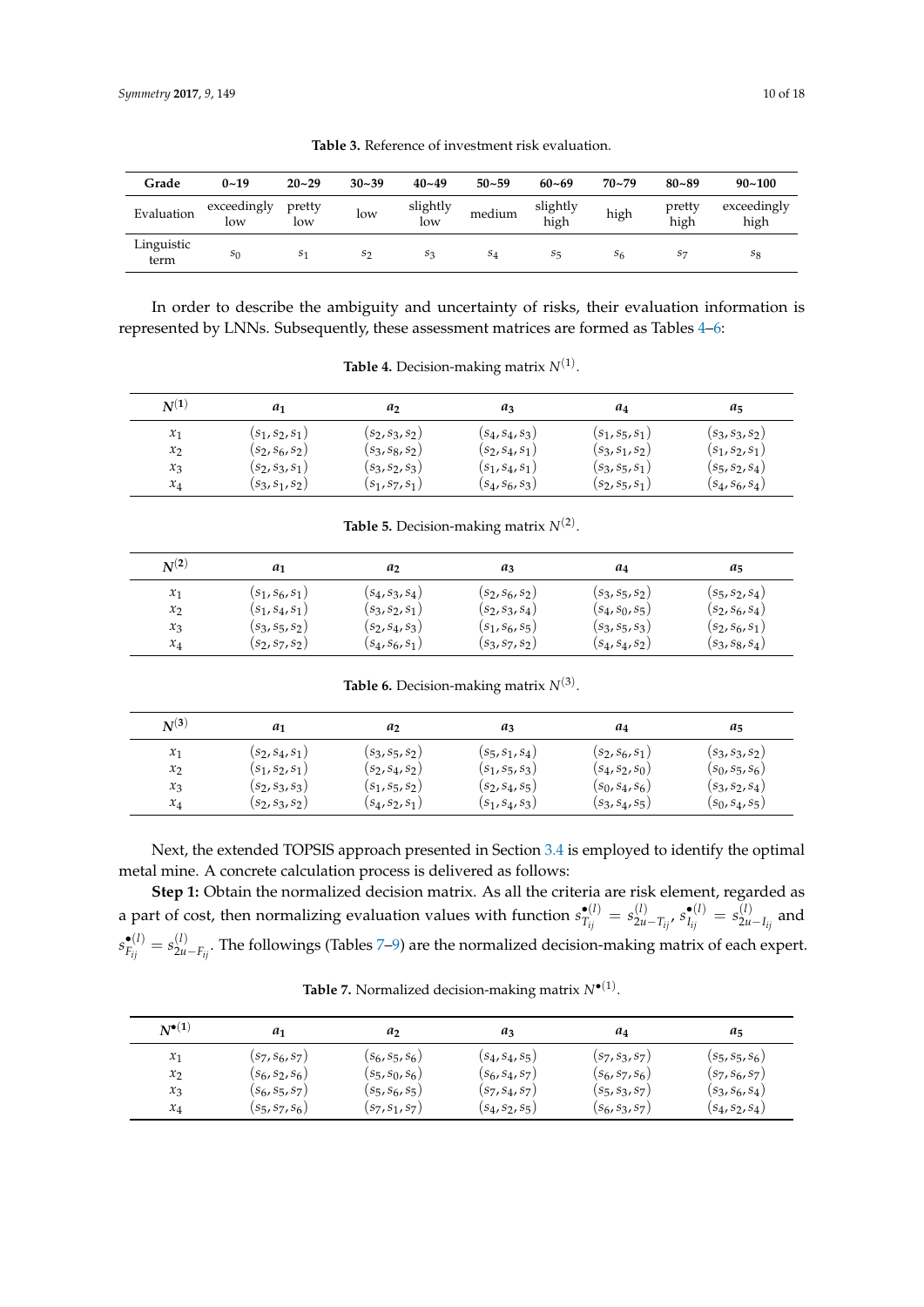| $N^{\bullet(2)}$ | a1                | a2                | aз                | a4                | $a_5$             |
|------------------|-------------------|-------------------|-------------------|-------------------|-------------------|
| $\mathcal{X}_1$  | $(s_7, s_2, s_7)$ | $(s_4, s_5, s_4)$ | $(s_6, s_2, s_6)$ | $(s_5, s_3, s_6)$ | $(s_3, s_6, s_4)$ |
| $x_2$            | $(s_7, s_4, s_7)$ | $(s_5, s_6, s_7)$ | $(s_6, s_5, s_4)$ | $(s_4, s_8, s_3)$ | $(s_6, s_2, s_4)$ |
| $x_3$            | $(s_5, s_3, s_6)$ | $(s_6, s_4, s_5)$ | $(s_7, s_2, s_3)$ | $(s_5, s_3, s_5)$ | $(s_6, s_2, s_7)$ |
| $x_4$            | $(s_6, s_1, s_6)$ | $(s_4, s_3, s_7)$ | $(s_5, s_1, s_6)$ | $(s_4, s_4, s_6)$ | $(s_5, s_0, s_4)$ |

**Table 8.** Normalized decision-making matrix *N*•(2) .

**Table 9.** Normalized decision-making matrix *N*•(3) .

<span id="page-10-0"></span>

| $N^{\bullet(3)}$ | $a_1$             | a,                | $a_3$             | $a_4$             | $a_{5}$           |
|------------------|-------------------|-------------------|-------------------|-------------------|-------------------|
| $\mathcal{X}_1$  | $(s_6, s_4, s_7)$ | $(s_5, s_3, s_6)$ | $(s_3, s_7, s_4)$ | $(s_6, s_2, s_7)$ | $(s_5, s_5, s_6)$ |
| $x_2$            | $(s_7, s_6, s_7)$ | $(s_6, s_4, s_6)$ | $(s_7, s_3, s_5)$ | $(s_4, s_6, s_8)$ | $(s_8, s_3, s_2)$ |
| $x_3$            | $(s_6, s_5, s_5)$ | $(s_7, s_3, s_6)$ | $(s_6, s_4, s_3)$ | $(s_8, s_4, s_2)$ | $(s_5, s_6, s_4)$ |
| $x_4$            | $(s_6, s_5, s_6)$ | $(s_4, s_6, s_7)$ | $(s_7, s_4, s_5)$ | $(s_5, s_4, s_3)$ | $(s_8, s_4, s_3)$ |

<span id="page-10-1"></span>**Step 2:** Using the LNWAM operator in line with Formula (3) to get the comprehensive decision matrix as Table [10:](#page-10-1)

**Table 10.** Comprehensive decision-making matrix *N*• .

| $N^\bullet$     | a1                               | a <sub>2</sub>                   | aз                               | aл                               | $a_{5}$                          |
|-----------------|----------------------------------|----------------------------------|----------------------------------|----------------------------------|----------------------------------|
| $\mathcal{X}_1$ | $(s_{6.74}, s_{3.63}, s_7)$      | $(s_{512}, s_{422}, s_{524})$    | $(s_{4,58}, s_{3,83}, s_{4,93})$ | $(s_{6,18}, s_{2,62}, s_{6,65})$ | $(s_{4.44}, s_{5.31}, s_{5.24})$ |
| $x_2$           | $(s_{6.74}, s_{3.63}, s_{6.65})$ | $(s_{5,38}, s_{0}, s_{6,32})$    | $(s_{6,18}, s_{3,91}, s_{5,19})$ | $(s_{4,83}, s_{6,95}, s_{5,24})$ | $(s_8, s_{3,3}, s_{3,83})$       |
| $x_3$           | $(s_{5.71}, s_{4.22}, s_{5.94})$ | $(s_{6.18}, s_{4.16}, s_{5.31})$ | $(s_{6.74}, s_{3.17}, s_{3.98})$ | $(s_8, s_{3,3}, s_{4,12})$       | $(s_{4.89}, s_{4.16}, s_{4.82})$ |
| $x_4$           | $(s_{5,71}, s_{3,27}, s_{6})$    | $(s_{5,48}, s_{2,62}, s_{7})$    | $(s_{5,71}, s_{2}, s_{5,31})$    | $(s_{5,11}, s_{3,63}, s_{5,01})$ | $(s_8, s_0, s_{3.63})$           |

**Step 3:** Calculate the values of the criteria weight  $\omega_j$  (suppose  $\lambda = 1$ ) on the basis of Formula (9) as follows:  $\omega_1 \approx 0.17$ ,  $\omega_2 \approx 0.42$ ,  $\omega_3 \approx 0.31$ ,  $\omega_4 \approx 0.55$  and  $\omega_1 \approx 0.63$ . Normalize them based on Formula (10):  $\omega_1^{\bullet} = \frac{\omega_1}{\omega_1 + \omega_2 + \omega_3 + \omega_4 + \omega_5} \approx 0.08$ ,  $\omega_2^{\bullet} \approx 0.20$ ,  $\omega_3^{\bullet} \approx 0.15$ ,  $\omega_4^{\bullet} \approx 0.27$  and  $\omega_5^{\bullet} \approx 0.30$ . **Step 4:** Establish the weight standardized decision-making matrix as Table [11.](#page-10-2)

**Table 11.** Weight standardized decision-making matrix *Nw*.

<span id="page-10-2"></span>

| $N^w$ | a1                               | a,                               | aз                              | $a_4$                            | a,                               |
|-------|----------------------------------|----------------------------------|---------------------------------|----------------------------------|----------------------------------|
| $x_1$ | $(s_{1,1}, s_{7,51}, s_{7,91})$  | $(S_1 48, S_7 04, S_7 35)$       | $(s_0, 96, 57, 16, 57, 44)$     | $(s_{2.64}, s_{5.92}, s_{7.61})$ | $(s_{1,73}, s_{7,07}, s_{7,05})$ |
| $x_2$ | $(s_{1,1}, s_{7,51}, s_{7,88})$  | $(s_{1,6}, s_{0}, s_{7,63})$     | $(s_159, s_719, s_75)$          | $(s_1 77, s_7 7, s_7 14)$        | $(s_8, s_{6,13}, s_{6,41})$      |
| $x_3$ | $(s_{0.76}, s_{7.6}, s_{7.81})$  | $(s_{2.05}, s_{7.02}, s_{7.37})$ | $(s_{1.94}, s_{6.96}, s_{7.2})$ | $(s_8, s_{6,3}, s_{6,69})$       | $(s_{1.97}, s_{6.57}, s_{6.87})$ |
| $x_4$ | $(s_{0.76}, s_{7.45}, s_{7.82})$ | $(s_{165}, s_{64}, s_{7.79})$    | $(s_{1,37}, s_{6,5}, s_{7,53})$ | $(s_{1.92}, s_{6.46}, s_{7.05})$ | $(s_8, s_0, s_{6,31})$           |

<span id="page-10-3"></span>**Step 5:** Identify the positive ideal solution and the negative ideal solution, respectively. See Table [12.](#page-10-3)

**Table 12.** Positive ideal solution and negative ideal solution.

| $(s_{1,1}, s_{7,51}, s_{7,88})$ | $(s_{1,6}, s_0, s_{7,63})$       | $(s_{1.94}, s_{6.96}, s_{7.2})$  | $(s_8, s_{6.3}, s_{6.69})$      | $(s_8, s_0, s_{6,31})$           |
|---------------------------------|----------------------------------|----------------------------------|---------------------------------|----------------------------------|
|                                 |                                  |                                  |                                 |                                  |
| $(s_{0.76}, s_{7.6}, s_{7.81})$ | $(s_{1.48}, s_{7.04}, s_{7.35})$ | $(s_{0.96}, s_{7.16}, s_{7.44})$ | $(s_{1.77}, s_{7.7}, s_{7.14})$ | $(s_{1.73}, s_{7.07}, s_{7.05})$ |

**Step 6:** In line with Formula (5), the distances are measured as follows (assume  $\lambda = 1$ ):  $d_1^+ \approx 9.88$ ,  $d_2^+ \approx 5.06$ ,  $d_3^+ = 7.13$ ,  $d_4^+ = 5.01$ ,  $d_1^- \approx 1.22$ ,  $d_2^- \approx 5.50$ ,  $d_3^- \approx 3.68$  and  $d_4^- \approx 6.04$ .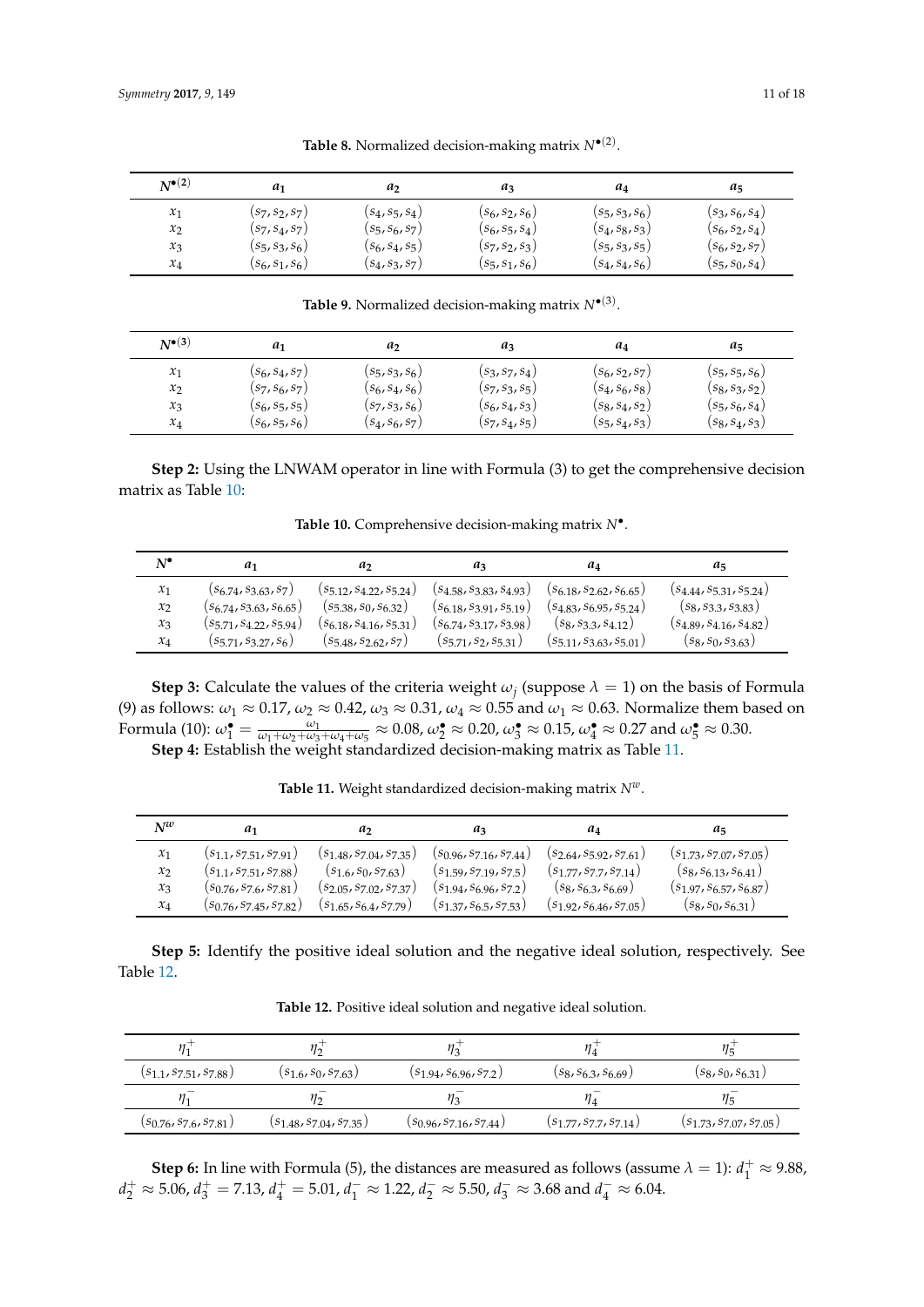**Step 7:** Compute the values of correlation coefficient:  $D_1 \approx 0.11$ ,  $D_2 \approx 0.52$ ,  $D_3 \approx 0.34$  and  $D_4 \approx 0.55$ .

**Step 8:** Since  $D_4 > D_2 > D_3 > D_1$ , then the ranking order is  $x_4 > x_2 > x_3 > x_1$ , and the best metal mine is *x*4.

#### <span id="page-11-0"></span>**5. Comparison Analysis**

In this section, several related studies are compared through solving the same problem of gold mine venture assessment.

The comparison results can be seen in Table [13,](#page-11-1) and the particularized discussions and analysis are depicted in the following:

<span id="page-11-1"></span>

| Approaches                                                                    | <b>Ranking Orders</b>   | Optimal<br><b>Alternatives</b> | Worst<br><b>Alternatives</b> |
|-------------------------------------------------------------------------------|-------------------------|--------------------------------|------------------------------|
| Approach with the LNWAM operator [54]                                         | $x_4 > x_2 > x_3 > x_1$ | $x_4$                          | $x_1$                        |
| Approach with the LNWGM operator [54]                                         | $x_4 > x_3 > x_2 > x_1$ | $x_4$                          | $x_1$                        |
| Approach with $u_{ij} = \frac{1}{3} s_{T_{ij}}$ [50]                          | $x_4 > x_3 > x_2 > x_1$ | $x_4$                          | $x_1$                        |
| Approach with $u_{ij} = \frac{1}{3} s_{T_{ij}} + \frac{1}{6} s_{I_{ij}}$ [50] | $x_1 > x_3 > x_2 > x_4$ | $\mathcal{X}_1$                | $x_4$                        |
| Approach with $u_{ij} = \frac{1}{3}s_{T_{ii}} + \frac{1}{3}s_{F_{ii}}$ [50]   | $x_2 > x_1 > x_3 > x_4$ | $\mathcal{X}$                  | $x_4$                        |
| Approach with SVNLN-TOPSIS [42]                                               | $x_4 > x_2 > x_3 > x_1$ | $x_4$                          | $x_1$                        |
| The presented approach                                                        | $x_4 > x_2 > x_3 > x_1$ | $\chi_4$                       | $x_1$                        |

**Table 13.** Ranking orders using different approaches.

(1) The information in Reference [\[54\]](#page-16-18) is LNNs. The multi-criteria group decision-making methods based on the LNWM operator or LNGM operator are presented. If we use the LNWAM operator to deal with the same problem in this paper, we have the comprehensive evaluations of each alternative as follows:  $c_1 = (s_{5.4}, s_{3.87}, s_{5.67})$ ,  $c_2 = (s_8, s_0, s_{5.04})$ ,  $c_3 = (s_8, s_{3.76}, s_{4.65})$ ,  $c_4 = (s_8, s_0, s_{4.98})$ . Since the score function *SC*(*c*<sub>1</sub>) ≈ 0.494, *SC*(*c*<sub>2</sub>) = 0.790, *SC*(*c*<sub>3</sub>) ≈ 0.650, *SC*(*c*<sub>4</sub>) ≈ 0.793, then *SC*(*c*<sub>4</sub>) > *SC*(*c*<sub>2</sub>) >  $SC(c_3) > SC(c_1)$  ⇒  $x_4 > x_2 > x_3 > x_1$ . If the LNWGM operator is used, then  $c_1^# = (s_{5.19}, s_{4.15}, s_{5.87})$ ,  $c_2^{\#} = (s_{6.12}, s_{4.6}, s_{5.32}), c_3^{\#} = (s_{6.22}, s_{3.81}, s_{4.75}), c_4^{\#} = (s_{6.08}, s_{2.24}, s_{5.43}).$  As  $SC(c_1^{\#}) \approx 0.465$ ,  $SC(c_2^{\#}) \approx 0.508$ ,  $SC(c_3^{\#}) \approx 0.569$ ,  $SC(c_4^{\#}) \approx 0.600$ , we have  $SC(c_4^{\#}) > SC(c_3^{\#}) > SC(c_2^{\#}) > SC(c_1^{\#}) \Rightarrow x_4 > x_3 > x_2 > x_1$ .

(2) The information in Reference [\[50\]](#page-16-14) is linguistic intuitionistic fuzzy numbers (LIFNs). In the first place, it is necessary to translate LNNs into LIFNs. However, there is no existing universal conversion method. In this case, we have three ideas. The first idea is that all the linguistic indeterminacy-membership degrees in LNNs are allocated to linguistic non-membership degrees in LIFNs. In other words,  $u_{ij} = \frac{1}{3} s_{T_{ij}}$  and  $v_{ij} = \frac{1}{3} s_{I_{ij}} + \frac{1}{3} s_{F_{ij}}$ . For example, a LNN ( $s_3$ ,  $s_6$ ,  $s_6$ ) can be changed into a linguistic intuitionistic fuzzy number (LIFN) (*s*1,*s*4). The second opinion is that linguistic indeterminacy-membership degrees in LNNs are assigned to linguistic membership degrees and linguistic non-membership degrees in LIFNs on average. That is to say,  $u_{ij} = \frac{1}{3}s_{T_{ij}} + \frac{1}{6}s_{I_{ij}}$  and  $v_{ij} = \frac{1}{6}s_{I_{ij}} + \frac{1}{3}s_{F_{ij}}$ . For instance, the LIFN (*s*<sub>2</sub>, *s*<sub>3</sub>) may take the place of a LNN (*s*<sub>3</sub>, *s*<sub>6</sub>, *s*<sub>6</sub>). On the contrary, the last attitude is that all the linguistic indeterminacy-membership degrees in LNNs are allotted to linguistic membership degrees in LIFNs. So to speak,  $u_{ij} = \frac{1}{3}s_{T_{ij}} + \frac{1}{3}s_{F_{ij}}$  and  $v_{ij} = \frac{1}{3}s_{F_{ij}}$ . As an example, a LNN  $(s_3, s_6, s_6)$  may be replaced by a LIFN  $(s_3, s_2)$ .

Owing to the limited space, we take the first idea as an example in the following. The converted decision-making matrices of each expert are shown as Tables [14](#page-12-0)[–16:](#page-12-1)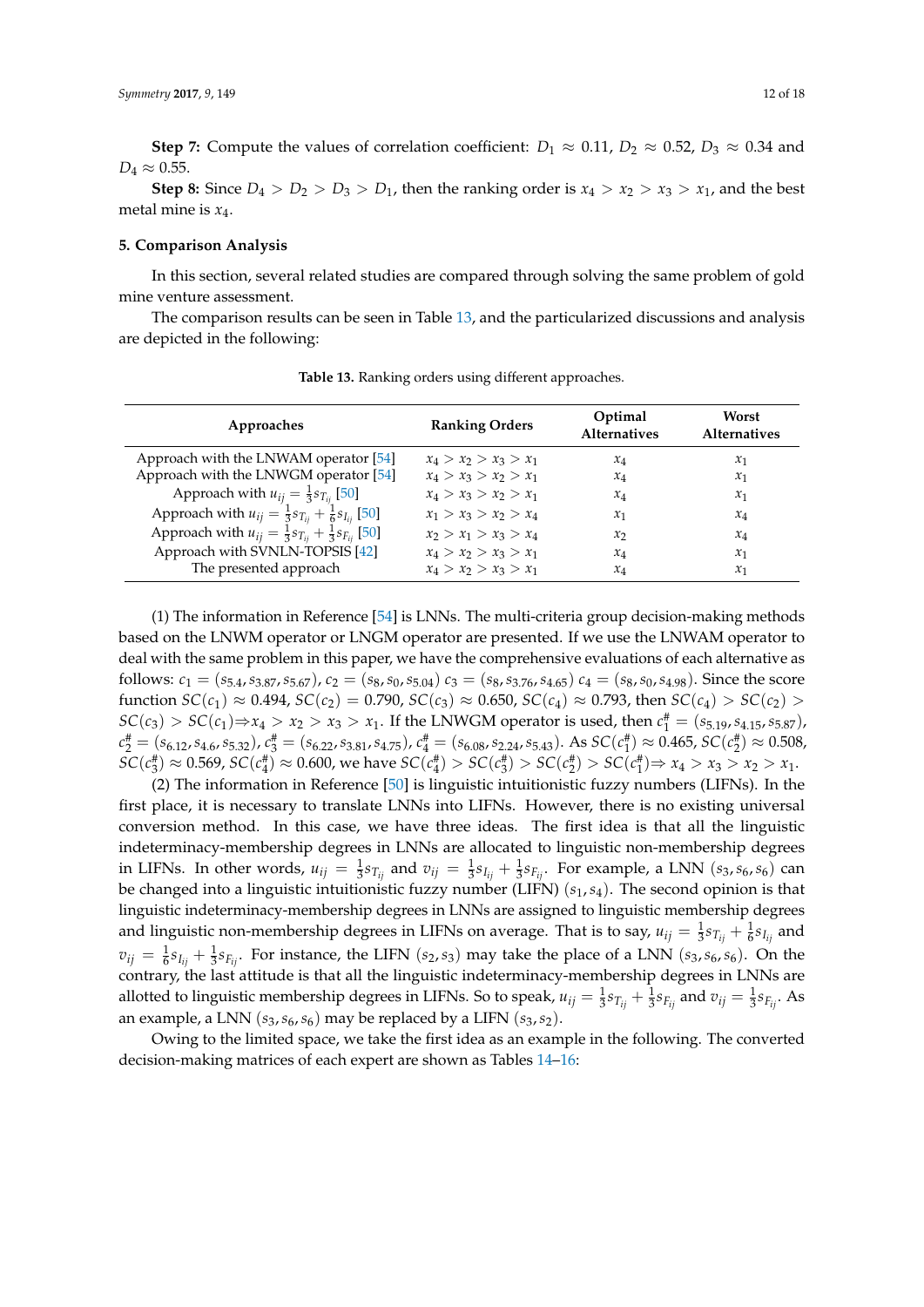<span id="page-12-0"></span>

| $N^{co(1)}$ | a1                    | a <sub>2</sub>        | aз                    | a4                    | a5                    |
|-------------|-----------------------|-----------------------|-----------------------|-----------------------|-----------------------|
| $x_1$       | $(s_{7/3}, s_{13/3})$ | $(s_2, s_{11/3})$     | $(s_{4/3}, s_3)$      | $(s_{7/3}, s_{10/3})$ | $(s_{5/3}, s_{11/3})$ |
| $x_2$       | $(s_2, s_{8/3})$      | $(s_{5/3}, s_2)$      | $(s_2, s_{11/3})$     | $(s_2, s_{13/3})$     | $(s_{7/3}, s_{13/3})$ |
| $x_3$       | $(s_2, s_4)$          | $(s_{5/3}, s_{11/3})$ | $(s_{7/3}, s_{11/3})$ | $(s_{5/3}, s_{10/3})$ | $(s_1, s_{10/3})$     |
| $x_4$       | $(s_{5/3}, s_{13/3})$ | $(s_{7/3}, s_{8/3})$  | $(s_{4/3}, s_{7/3})$  | $(s_2, s_{10/3})$     | $(s_{4/3}, s_2)$      |

**Table 14.** Converted decision-making matrix *Nco*(1) .

**Table 15.** Converted decision-making matrix *Nco*(2) .

| $N^{co(2)}$ | a1                    | a                     | $a_3$                | a4                    | $a_5$                |
|-------------|-----------------------|-----------------------|----------------------|-----------------------|----------------------|
| $x_1$       | $(s_{7/3}, s_3)$      | $(s_{4/3}, s_3)$      | $(s_2, s_{8/3})$     | $(s_{5/3}, s_3)$      | $(s_1, s_{10/3})$    |
| $x_2$       | $(s_{7/3}, s_{11/3})$ | $(s_{5/3}, s_{13/3})$ | $(s_2, s_3)$         | $(s_{4/3}, s_{11/3})$ | $(s_2, s_2)$         |
| $x_3$       | $(s_{5/3}, s_3)$      | $(s_2, s_3)$          | $(s_{7/3}, s_{5/3})$ | $(s_{5/3}, s_{8/3})$  | $(s_2, s_3)$         |
| $x_4$       | $(s_2, s_{7/3})$      | $(s_{4/3}, s_{10/3})$ | $(s_{5/3}, s_{7/3})$ | $(s_{4/3}, s_{10/3})$ | $(s_{5/3}, s_{4/3})$ |

**Table 16.** Converted decision-making matrix *Nco*(3) .

<span id="page-12-1"></span>

| $N^{co(3)}$ | a1                    | a <sub>2</sub>        | $a_3$                | a4                    | $a_5$                 |
|-------------|-----------------------|-----------------------|----------------------|-----------------------|-----------------------|
| $x_1$       | $(s_2, s_{11/3})$     | $(s_{5/3}, s_3)$      | $(s_1, s_{11/3})$    | $(s_2, s_3)$          | $(s_{5/3}, s_{11/3})$ |
| $x_2$       | $(s_{7/3}, s_{13/3})$ | $(s_2, s_{10/3})$     | $(s_{7/3}, s_{8/3})$ | $(s_{4/3}, s_{14/3})$ | $(s_{8/3}, s_{5/3})$  |
| $x_3$       | $(s_2, s_{10/3})$     | $(s_{7/3}, s_3)$      | $(s_2, s_{7/3})$     | $(s_{8/3}, s_2)$      | $(s_{5/3}, s_{10/3})$ |
| $x_4$       | $(s_2, s_{11/3})$     | $(s_{4/3}, s_{13/3})$ | $(s_{7/3}, s_3)$     | $(s_{5/3}, s_{7/3})$  | $(s_{8/3}, s_{7/3})$  |

Then, using the method in Reference [\[50\]](#page-16-14), the collective evaluations of each option are  $x_1 = (s_{83/48}, s_{173/52}), x_2 = (s_{103/52}, s_{68/21}), x_3 = (s_{133/73}, s_{257/84})$  and  $x_4 = (s_{173/96}, s_{29/11})$  (let the position weight  $w = (0.2, 0.3, 0.5)^T$ ). Then the score functions are  $L(x_1) \approx -1.60$ ,  $L(x_2) \approx -1.26$ , *L*(*x*<sub>3</sub>) ≈ −1.24 and *L*(*x*<sub>4</sub>) ≈ −0.83. Because *L*(*x*<sub>4</sub>) > *L*(*x*<sub>3</sub>) > *L*(*x*<sub>2</sub>) > *L*(*x*<sub>1</sub>), the ranking result is  $x_4 > x_3 > x_2 > x_1.$ 

Likewise, we use the approach in Reference [\[50\]](#page-16-14) with the second and third thought to deal with the same problem, successively. Afterwards, we get the corresponding ranking orders are  $x_1 > x_3 > x_2 > x_4$  and  $x_2 > x_1 > x_3 > x_4$ , respectively (suppose the position weight is constant and that  $w = (0.2, 0.3, 0.5)^T$ ).

(3) The information in Reference [\[42\]](#page-16-6) consists of single valued neutrosophic linguistic numbers (SVNLNs). The first step is to change the LNNs into SVNLNs. For a certain LNN  $\eta = (s_T, s_I, s_F)$ , if  $g = max(T, I, F)$ , we can make the linguistic value in a single valued neutrosophic linguistic number (SVNLN) equal to *sg*, then the truth-membership, indeterminacy-membership, and false-membership degrees in a SVNLN are described as  $T/g$ ,  $I/g$  and  $F/g$  in proper order. So to say, a LNN  $\eta = (s_T, s_I, s_F)$ may be converted into a SVNLN ( $s_g$ , <  $T/g$ ,  $I/g$ ,  $F/g$ ). For example, a LNN ( $s_3$ ,  $s_3$ ,  $s_6$ ) and a SVNLN  $(s_6, < 0.5, 0.5, 1>)$  are equivalent in manner.

<span id="page-12-2"></span>The transformed decision-making matrices of each specialist are listed as Tables [17–](#page-12-2)[19:](#page-13-0)

*Ntr*(**1**) *a***<sup>1</sup>** *a***<sup>2</sup>** *a***<sup>3</sup>** *a***<sup>4</sup>** *a***<sup>5</sup>**  $\begin{array}{lllllll} x_1 & (s_7,<1,6/7,1>) & (s_6,<1,1/6,1>) & (s_7,<4/5,1/5,1>) & (s_7,<1,3/7,1>) & (s_6,<5/6,5/6,1>) \\ x_2 & (s_6,<1,1/3,1>) & (s_6,<5/6,0,1>) & (s_7,<6/7,1/7,1>) & (s_7,<6/7,1,6/7>) & (s_7,<1,6/7,1) \end{array}$  $\begin{array}{lllllll} x_2 & (s_6 < 1, 1/3, 1>) & (s_6 < 5/6, 0, 1>) & (s_7 < 6/7, 4/7, 1>) & (s_7 < 6/7, 1, 6/7>) & (s_7 < 1, 6/7, 1>) \\ x_3 & (s_7 < 6/7, 5/7, 1>) & (s_6 < 5/6, 1, 5/6>) & (s_7 < 1, 4/7, 1>) & (s_7 < 5/7, 3/7, 1>) & (s_6 < 1/2, 1, 2/3) \end{array}$  $(s_7, \langle 6/7, 5/7, 1 \rangle)$   $(s_6, \langle 5/6, 1, 5/6 \rangle)$   $(s_7, \langle 1, 4/7, 1 \rangle)$   $(s_7, \langle 5/7, 3/7, 1 \rangle)$ <br> $(s_7, \langle 5/7, 1, 6/7 \rangle)$   $(s_7, \langle 1, 1/7, 1 \rangle)$   $(s_5, \langle 4/5, 2/5, 1 \rangle)$   $(s_7, \langle 6/7, 3/7, 1 \rangle)$  $x_4$  (*s*<sub>7</sub>, < 5/7, 1, 6/7 >) (*s*<sub>7</sub>, < 1, 1/7, 1 >)  $(s_4, < 1, 1/2, 1>)$ 

**Table 17.** Transformed decision-making matrix *Ntr*(1) .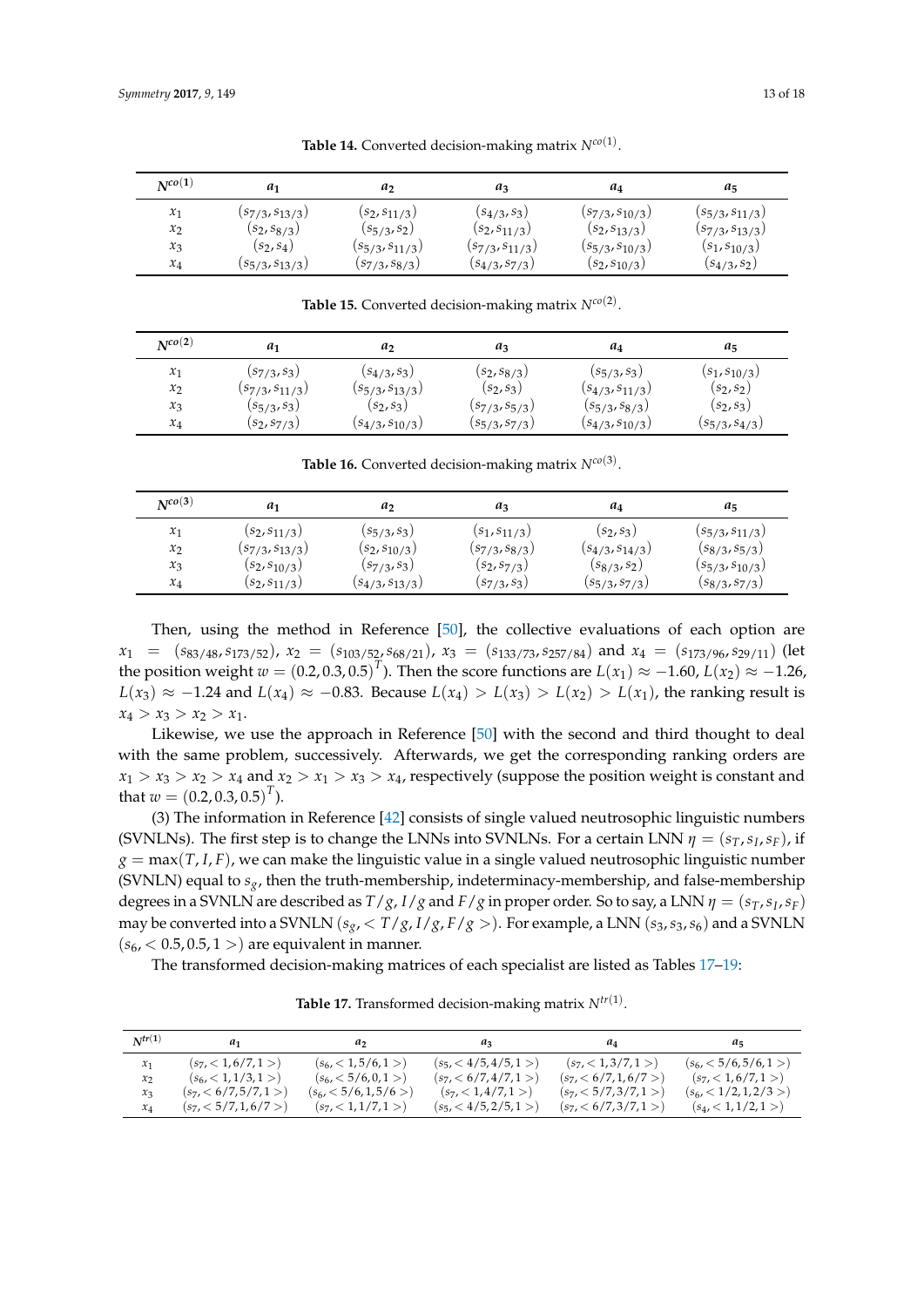| $N^{tr(2)}$ | $a_1$                   | $\mu$                             | $\mu_3$                 | $u_4$                   | $\mu_{5}$                         |
|-------------|-------------------------|-----------------------------------|-------------------------|-------------------------|-----------------------------------|
| $x_1$       | $(s_7, < 1, 2/7, 1>)$   | $(s_5, < 4/5, 1, 4/5)$            | $(s_6, < 1, 1/3, 1>)$   | $(s_6, < 5/6, 1/2, 1>)$ | (s <sub>6</sub> , < 1/2, 1, 2/3>) |
| $x_2$       | $(s_7, < 1, 4/7, 1>)$   | $(s_7, <5/7, 6/7, 1>)$            | $(s_6, < 1, 5/6, 2/3)$  | $(s_8, <1/2, 1, 3/8>)$  | $(s_6, < 1, 1/3, 2/3)$            |
| $x_3$       | $(s_6, < 5/6, 1/2, 1>)$ | (s <sub>6</sub> , < 1, 2/3, 5/6>) | $(s_7, <1, 2/7, 3/7>)$  | $(s_5, < 1, 3/5, 1>)$   | $(s_7, <6/7, 2/7, 1>)$            |
| $x_4$       | $(s_6, < 1, 1/6, 1>)$   | $(s_7, <4/7,3/7,1>)$              | $(s_6, < 5/6, 1/6, 1>)$ | $(s_6, <2/3,2/3,1>)$    | $(s_5, < 1, 0, 4/5)$              |

**Table 18.** Transformed decision-making matrix *Ntr*(2) .

**Table 19.** Transformed decision-making matrix *Ntr*(3) .

<span id="page-13-0"></span>

| $N^{tr(3)}$ | $a_1$                            | a,                      | $\mu_3$                 | $u_4$                   | $a_{5}$                 |
|-------------|----------------------------------|-------------------------|-------------------------|-------------------------|-------------------------|
| $x_1$       | $(s_7, <6/7, 4/7, 1>)$           | $(s_6, < 5/6, 1/2, 1>)$ | $(s_7, <3/7, 1, 4/7>)$  | $(s_7, <6/7, 2/7, 1>)$  | $(s_6, < 5/6, 5/6, 1>)$ |
| $x_2$       | $(s_7, < 1, 6/7, 1>)$            | $(s_6, < 1, 2/3, 1>)$   | $(s_7, < 1, 3/7, 5/7>)$ | $(s_8, <1/2,3/4,1>)$    | $(s_8, < 1, 3/8, 1/4>)$ |
| $x_3$       | (s <sub>6</sub> , < 1, 5/6, 5/6) | $(s_7, < 1, 3/7, 6/7>)$ | $(s_6, < 1, 2/3, 1/2>)$ | $(s_8, < 1, 1/2, 1/4>)$ | $(s_6, < 5/6, 1, 2/3)$  |
| $x_4$       | (s <sub>6</sub> , < 1, 5/6, 1>)  | $(s_7, <4/7,6/7,1>)$    | $(s_7, < 1, 4/7, 5/7>)$ | $(s_5, < 1, 4/5, 3/5)$  | $(s_8, < 1, 1/2, 3/8)$  |

After that, the extended SVNLN-TOPSIS approach in literature [\[42\]](#page-16-6) is employed to assess the metal mine's investment venture. The relative closeness coefficients of each mine are calculated as follows:  $rc_1 = 21/25$ ,  $rc_2 = 54/67$ ,  $rc_3 = 5/6$  and  $rc_4 = 29/36$ . Because  $rc_4 < rc_2 < rc_3 < rc_1$ , we have  $x_4 > x_2 > x_3 > x_1$ .

From Table [13,](#page-11-1) we can see that there are diverse ranking results with distinct methods. In order to attain the ideal ranking order, we can assign grades for alternatives in these seven rankings successively. The better the option is, the higher the score is. That is to say, the optimal alternative in a ranking may be distributed with 4, the second is 3, the third is 2, and the worst is 1. As an illustration, according to the ranking  $x_4 > x_2 > x_3 > x_1$  in literature [\[54\]](#page-16-18) with the LNWAM operator, we have  $G_1(x_4) = 4$ ,  $G_1(x_2) = 3$ ,  $G_1(x_3) = 2$  and  $G_1(x_1) = 1$ . Similarly, grades in other ranking methods can be determined. In the end, the overall grades of all alternatives can be earned through summation as follows:  $G(x_1) = 12$ ,  $G(x_2) = 19$ ,  $G(x_3) = 17$  and  $G(x_4) = 22$ . Because  $G(x_4) > G(x_2) > G(x_3) >$  $G(x_1)$ , the ideal ranking result may be regarded as  $x_4 > x_2 > x_3 > x_1$ . It is obvious that the result is the same with the proposed method in this paper. The feasibility and availability of the presented approach are indicated.

Besides, the best and worst objects are identical in the literature [\[42,](#page-16-6)[54\]](#page-16-18) and our approach. The reasons for the differences between literature [\[54\]](#page-16-18) with our method may be the decision-making thought. Our measure is based on distance, while the literature [\[54\]](#page-16-18) is based on aggregation operators. Some initial information may be missing in the process of aggregating. Moreover, diverse conclusions may occur with different aggregation operators, which has been demonstrated in the second and third line in Table [13.](#page-11-1) Both the method in Reference [\[42\]](#page-16-6) and ours are in line with TOPSIS, and the same orders are received. However, there may be some limitations in [\[42\]](#page-16-6). Because the attribute weight vector is given directly, the positive and negative ideal solutions are absolute. In addition, the rankings in literature [\[50\]](#page-16-14) are all different from the presented method. The reason for the distinction may be that the indeterminacy-membership information in LNNs is unavoidably distorted in LIFNs to some extent.

From the analysis above, the advantages of the proposed method can be summarized as follows:

- (1) Evaluating the risk degree of mining projects under qualitative criteria by means of LNNs is a good choice. As all the consistent, hesitant, and inconsistent linguistic information are taken into account.
- (2) The flexibility has increased because various distance measures, aggregation operators, and linguistic scale functions can be chosen according to the savants' experience or reality.
- (3) A common situation, in which the criteria weight information is unknown, is under consideration. There are many complex risk factors in the process of metallic mining investment. Thus, it is difficult or unrealistic for decision makers to give the weight vector directly. The weight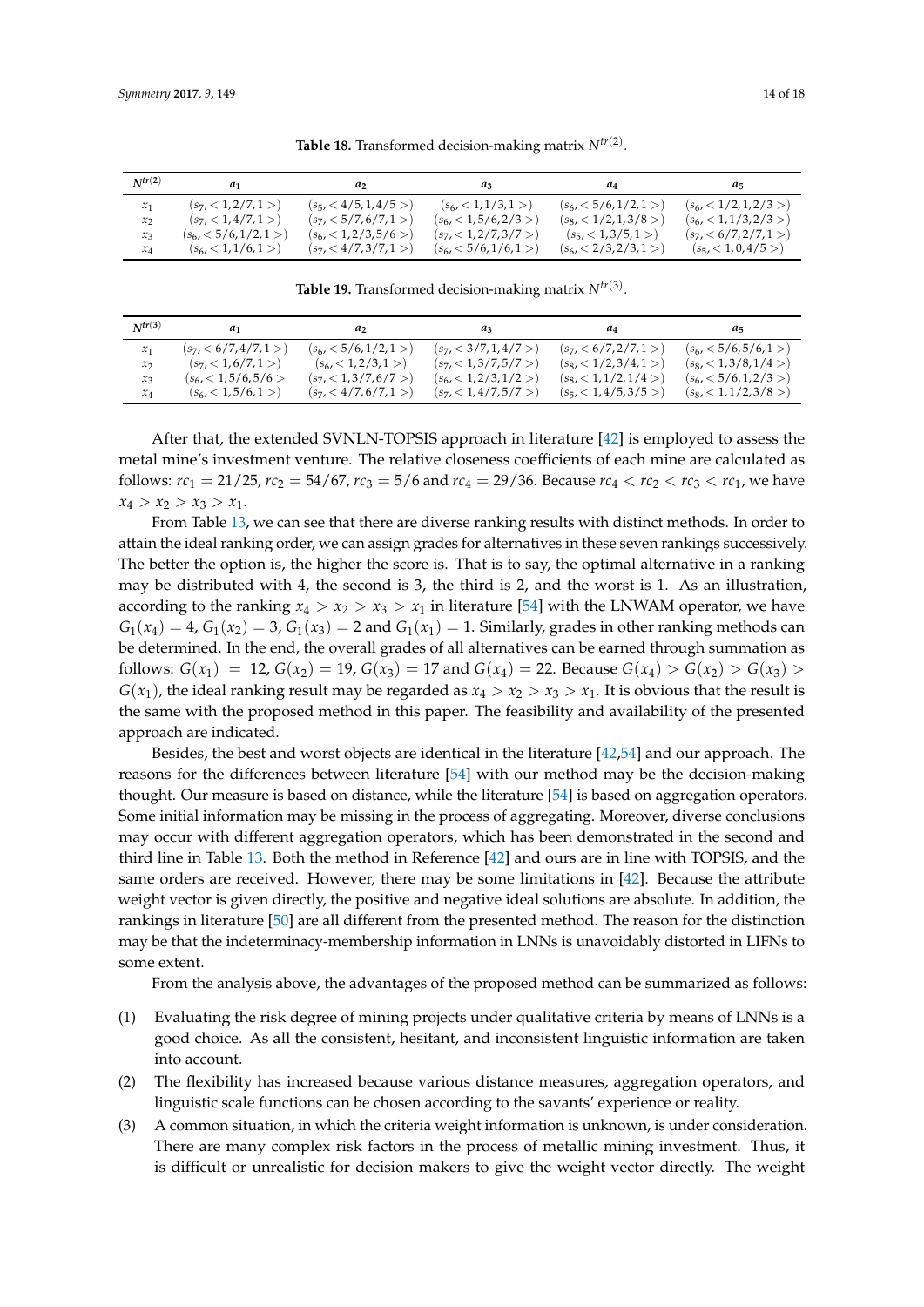model based on the thought of maximum deviation may be a simple and suitable way to resolve this problem.

(4) Instead of using absolute ideal points, the extended TOPSIS method defined the relative ideal solutions. The strength of it is that different ideal solutions are calculated corresponding with the different original information of different mining projects. This may be more in line with reality.

#### **6. Discussion and Conclusions**

To evaluate risk is the beginning of a metallic mining project investment. Proper risk assessments have great significance on the success of investments. Owing to the uncertainty and complexity in mine surroundings, this paper advised an extended TOPSIS method with LNNs to rise to this challenge. LNNs were suggested to manifest the indeterminate and inconsistent linguistic values, so that the evaluation information can be retained as much as possible. Then, generalized distance formulas were presented to calculate the difference degrees of two LNNs. As it is not easy for the mining investment decision makers to directly determine criteria weight values, a weight model based on maximum deviation was recommended. Afterwards, the method of ranking mines was shown by a case study. Furthermore, the effectiveness and highlights of the presented approach can be reflected in the comparison analysis.

Even though the extended TOPSIS with LNNs method is a good solution, there are still some limitations. For example, the determination of the criteria weight values does not take the subjective elements into consideration. Hence, a more reasonable weight determination method should be further proposed. Besides, the sub-attribute risk factors may be considered in the future. The presented method with LNNs for evaluating the investment risks may be extended to interval linguistic neutrosophic numbers.

**Acknowledgments:** This work was supported by National Natural Science Foundation of China (51374244).

**Author Contributions:** Weizhang Liang, Guoyan Zhao and Hao Wu conceived and worked together to achieve this work, Weizhang Liang wrote the paper, Guoyan Zhao made contribution to the case study.

**Conflicts of Interest:** The authors declare no conflict of interest.

## **References**

- <span id="page-14-0"></span>1. Li, H.; Dong, K.; Jiang, H.; Sun, R.; Guo, X.; Fan, Y. Risk assessment of China's overseas oil refining investment using a fuzzy-grey comprehensive evaluation method. *Sustainability* **2017**, *9*, 696. [\[CrossRef\]](http://dx.doi.org/10.3390/su9050696)
- <span id="page-14-1"></span>2. Wu, W.S.; Kou, G.; Peng, Y.; Ergu, D. Improved AHP-group decision making for investment strategy selection. *Technol. Econ. Dev. Econ.* **2012**, *18*, 299–316. [\[CrossRef\]](http://dx.doi.org/10.3846/20294913.2012.680520)
- <span id="page-14-2"></span>3. Hatami-Marbini, A.; Kangi, F. An extension of fuzzy TOPSIS for a group decision making with an application to tehran stock exchange. *Appl. Soft Comput.* **2017**, *52*, 1084–1097. [\[CrossRef\]](http://dx.doi.org/10.1016/j.asoc.2016.09.021)
- <span id="page-14-3"></span>4. Yazdani-Chamzini, A.; Shariati, S.; Yakhchali, S.H.; Kazimieras Zavadskas, E. Proposing a new methodology for prioritising the investment strategies in the private sector of Iran. *Econ. Res. Ekonomska Istraživanja* **2014**, *27*, 320–345. [\[CrossRef\]](http://dx.doi.org/10.1080/1331677X.2014.947150)
- <span id="page-14-4"></span>5. Shen, K.Y.; Yan, M.R.; Tzeng, G.H. Combining VIKOR-DANP model for glamor stock selection and stock performance improvement. *Knowl. Based Syst.* **2014**, *58*, 86–97. [\[CrossRef\]](http://dx.doi.org/10.1016/j.knosys.2013.07.023)
- <span id="page-14-5"></span>6. Dincer, H.; Hacioglu, U. A comparative performance evaluation on bipolar risks in emerging capital markets using fuzzy AHP-TOPSIS and VIKOR approaches. *Eng. Econ.* **2015**, *26*, 118–129. [\[CrossRef\]](http://dx.doi.org/10.5755/j01.ee.26.2.3591)
- <span id="page-14-6"></span>7. Hashemkhani Zolfani, S.; Bahrami, M. Investment prioritizing in high tech industries based on SWARA-COPRAS approach. *Technol. Econ. Dev. Econ.* **2014**, *20*, 534–553. [\[CrossRef\]](http://dx.doi.org/10.3846/20294913.2014.881435)
- <span id="page-14-7"></span>8. Davis, G.A. Bias and error in mine project capital cost estimation. *Eng. Econ.* **2008**, *53*, 118–139.
- <span id="page-14-8"></span>9. Bai, L.W.; Chen, G.P. Research on investment risk management of mine projects. Available online: [http://kns.cnki.net/KCMS/detail/detail.aspx?dbcode=CJFQ&dbname=CJFD2006&filename=](http://kns.cnki.net/KCMS/detail/detail.aspx?dbcode=CJFQ&dbname=CJFD2006&filename=KYKB200606002&v=MDU4NjdmYitab0Z5SGtWNzdCTGpUQWJMRzRIdGZNcVk5RlpvUjhlWDFMdXhZUzd) [KYKB200606002&v=MDU4NjdmYitab0Z5SGtWNzdCTGpUQWJMRzRIdGZNcVk5RlpvUjhlWDFMdXhZUzd](http://kns.cnki.net/KCMS/detail/detail.aspx?dbcode=CJFQ&dbname=CJFD2006&filename=KYKB200606002&v=MDU4NjdmYitab0Z5SGtWNzdCTGpUQWJMRzRIdGZNcVk5RlpvUjhlWDFMdXhZUzd) <EaDFUM3FUcldNMUZyQ1VSTDI=> (accessed on 19 June 2017).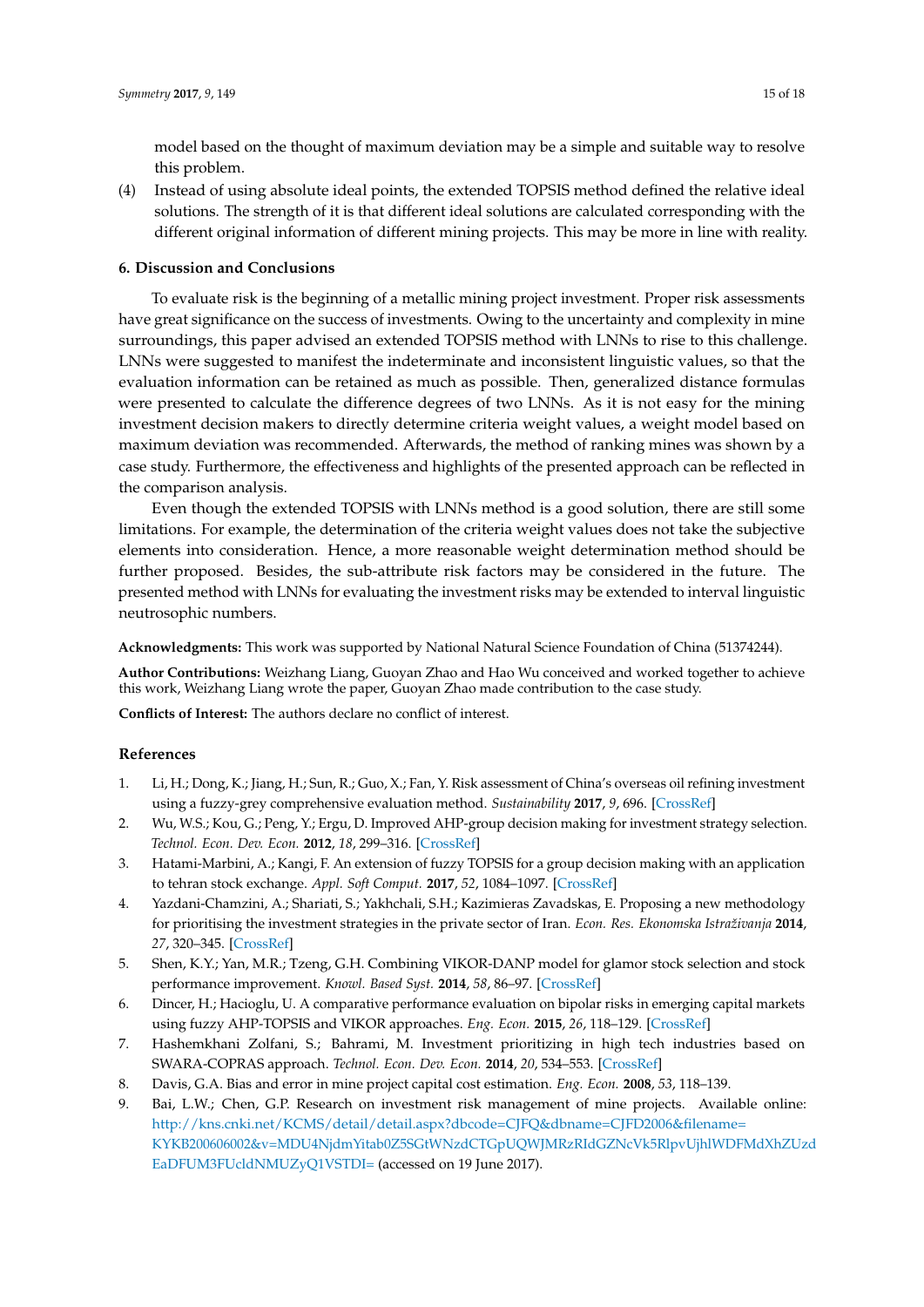- <span id="page-15-0"></span>10. Chen, J.H.; Min, H.U.; Xiao, C.; Lu, Z.H. Evaluation of investment risks of mine based on fuzzy neural network. *J. Guangxi Univ.* **2011**, *36*, 1030–1035.
- <span id="page-15-1"></span>11. Wang, Z.G.; Zheng, J.; Li, H.Y. The risk evaluation model of mining project investment based on fuzzy comprehensive method. *Appl. Mech. Mater.* **2013**, *298*, 2928–2934. [\[CrossRef\]](http://dx.doi.org/10.4028/www.scientific.net/AMM.295-298.2928)
- <span id="page-15-2"></span>12. Shan, R.L.; Zhang, C.J.; Zhao, X.; Wu, S.J.; Huang, F.; Liu, Y. Study on evaluation model for investment risk of coal mine infrastructure based on fuzzy analytic hierarchy process. *Coal Eng.* **2015**, *47*, 139–142.
- <span id="page-15-3"></span>13. Hu, B.Q.; Wang, S. A novel approach in uncertain programing. I: New arithmetic and order relation for interval numbers. *J. Ind. Manag. Optim.* **2017**, *2*, 351–371.
- <span id="page-15-4"></span>14. Buckley, J.J. Possibilistic linear programming with triangular fuzzy numbers. *Fuzzy Sets Syst.* **1988**, *26*, 135–138. [\[CrossRef\]](http://dx.doi.org/10.1016/0165-0114(88)90013-9)
- <span id="page-15-5"></span>15. Li, F.; Xiao, M.; Zhang, J.; Yang, J.; Zhu, L. Health risk assessment on tunnel workers' exposure to PM<sub>10</sub> based on triangular fuzzy numbers. *Adv. Mater. Mach. Electron.* **2017**, *1820*, 040011.
- <span id="page-15-6"></span>16. Li, J.; Zeng, W. Fuzzy risk analysis based on the similarity measure of generalized trapezoidal fuzzy numbers. *J. Intell. Fuzzy Syst.* **2017**, *32*, 1673–1683. [\[CrossRef\]](http://dx.doi.org/10.3233/JIFS-141907)
- <span id="page-15-7"></span>17. Smarandache, F. Neutrosophy. In *Neutrosophic Probability, Set, and Logic*; Proquest Information & Learning: Ann Arbor, MI, USA, 1998; p. 105.
- <span id="page-15-8"></span>18. Zhang, C.; Li, D.Y.; Sangaiah, A.K.; Broumi, S. Merger and acquisition target selection based on interval neutrosophic multigranulation rough sets over two universes. *Symmetry* **2017**, *9*, 126. [\[CrossRef\]](http://dx.doi.org/10.3390/sym9070126)
- 19. Chen, J.Q.; Ye, J.; Du, S.G.; Yong, R. Expressions of rock joint roughness coefficient using neutrosophic interval statistical numbers. *Symmetry* **2017**, *9*, 123. [\[CrossRef\]](http://dx.doi.org/10.3390/sym9070123)
- <span id="page-15-9"></span>20. Lu, Z.K.; Ye, J. Cosine measures of neutrosophic cubic sets for multiple attribute decision-making. *Symmetry* **2017**, *9*, 121. [\[CrossRef\]](http://dx.doi.org/10.3390/sym9070121)
- <span id="page-15-10"></span>21. Pouresmaeil, H.; Shivanian, E.; Khorram, E.; Fathabadi, H.S. An extended method using TOPSIS and VIKOR for multiple attribute decision making with multiple decision makers and single valued neutrosophic numbers. *Adv. Appl. Stat.* **2017**, *50*, 261–292. [\[CrossRef\]](http://dx.doi.org/10.17654/AS050040261)
- <span id="page-15-11"></span>22. Bausys, R.; Zavadskas, E.K. Multi-criteria decision making approach by VIKOR under interval neutrosophic set environment. *Econ. Comput. Econ. Cybern. Stud. Res.* **2015**, *49*, 33–48.
- <span id="page-15-12"></span>23. Zhang, M.C.; Liu, P.D.; Shi, L.L. An extended multiple attribute group decision-making TODIM method based on the neutrosophic numbers. *J. Intell. Fuzzy Syst.* **2016**, *30*, 1773–1781. [\[CrossRef\]](http://dx.doi.org/10.3233/IFS-151889)
- <span id="page-15-13"></span>24. Bausys, R.; Zavadskas, E.K.; Kaklauskas, A. Application of neutrosophic set to multi-criteria decision making by COPRAS. *Econ. Comput. Econ. Cybern. Stud. Res.* **2015**, *49*, 91–105.
- <span id="page-15-14"></span>25. Čereška, A.; Zavadskas, E.K.; Cavallaro, F.; Podvezko, V.; Tetsman, I.; Grinbergienė, I. Sustainable assessment of aerosol pollution decrease applying multiple attribute decision-making methods. *Sustainability* **2016**, *8*, 586. [\[CrossRef\]](http://dx.doi.org/10.3390/su8070586)
- <span id="page-15-15"></span>26. Baušys, R.; Juodagalvienė, B. Garage location selection for residential house by WASPAS-SVNS method. *J. Civ. Eng. Manag.* **2017**, *23*, 421–429. [\[CrossRef\]](http://dx.doi.org/10.3846/13923730.2016.1268645)
- <span id="page-15-16"></span>27. Stanujkic, D.; Zavadskas, E.K.; Smarandache, F.; Brauers, W.K.M.; Karabasevic, D. A neutrosophic extension of the MULTIMOORA method. *Informatica* **2017**, *28*, 181–192.
- <span id="page-15-17"></span>28. Peng, J.J.; Wang, J.Q.; Zhang, H.Y.; Chen, X.H. An outranking approach for multi-criteria decision-making problems with simplified neutrosophic sets. *Appl. Soft Comput.* **2014**, *25*, 336–346. [\[CrossRef\]](http://dx.doi.org/10.1016/j.asoc.2014.08.070)
- <span id="page-15-18"></span>29. Zhang, H.Y.; Wang, J.Q.; Chen, X.H. An outranking approach for multi-criteria decision-making problems with interval-valued neutrosophic sets. *Neural Comput. Appl.* **2016**, *27*, 615–627. [\[CrossRef\]](http://dx.doi.org/10.1007/s00521-015-1882-3)
- <span id="page-15-19"></span>30. Peng, J.J.; Wang, J.Q.; Yang, W.E. A multi-valued neutrosophic qualitative flexible approach based on likelihood for multi-criteria decision-making problems. *Int. J. Syst. Sci.* **2017**, *48*, 425–435. [\[CrossRef\]](http://dx.doi.org/10.1080/00207721.2016.1218975)
- <span id="page-15-20"></span>31. Li, Y.H.; Liu, P.D.; Chen, Y.B. Some single valued neutrosophic number heronian mean operators and their application in multiple attribute group decision making. *Informatica* **2016**, *27*, 85–110. [\[CrossRef\]](http://dx.doi.org/10.15388/Informatica.2016.78)
- <span id="page-15-21"></span>32. Ye, J. Correlation coefficients of interval neutrosophic hesitant fuzzy sets and its application in a multiple attribute decision making method. *Informatica* **2016**, *27*, 179–202. [\[CrossRef\]](http://dx.doi.org/10.15388/Informatica.2016.81)
- <span id="page-15-22"></span>33. Zadeh, L.A. The concept of a linguistic variable and its applications to approximate reasoning-1. *Inf. Sci.* **1975**, *8*, 199–249. [\[CrossRef\]](http://dx.doi.org/10.1016/0020-0255(75)90036-5)
- <span id="page-15-23"></span>34. Yang, C.; Zhang, Q.; Ding, S. An evaluation method for innovation capability based on uncertain linguistic variables. *Appl. Math. Comput.* **2015**, *256*, 160–174. [\[CrossRef\]](http://dx.doi.org/10.1016/j.amc.2014.12.154)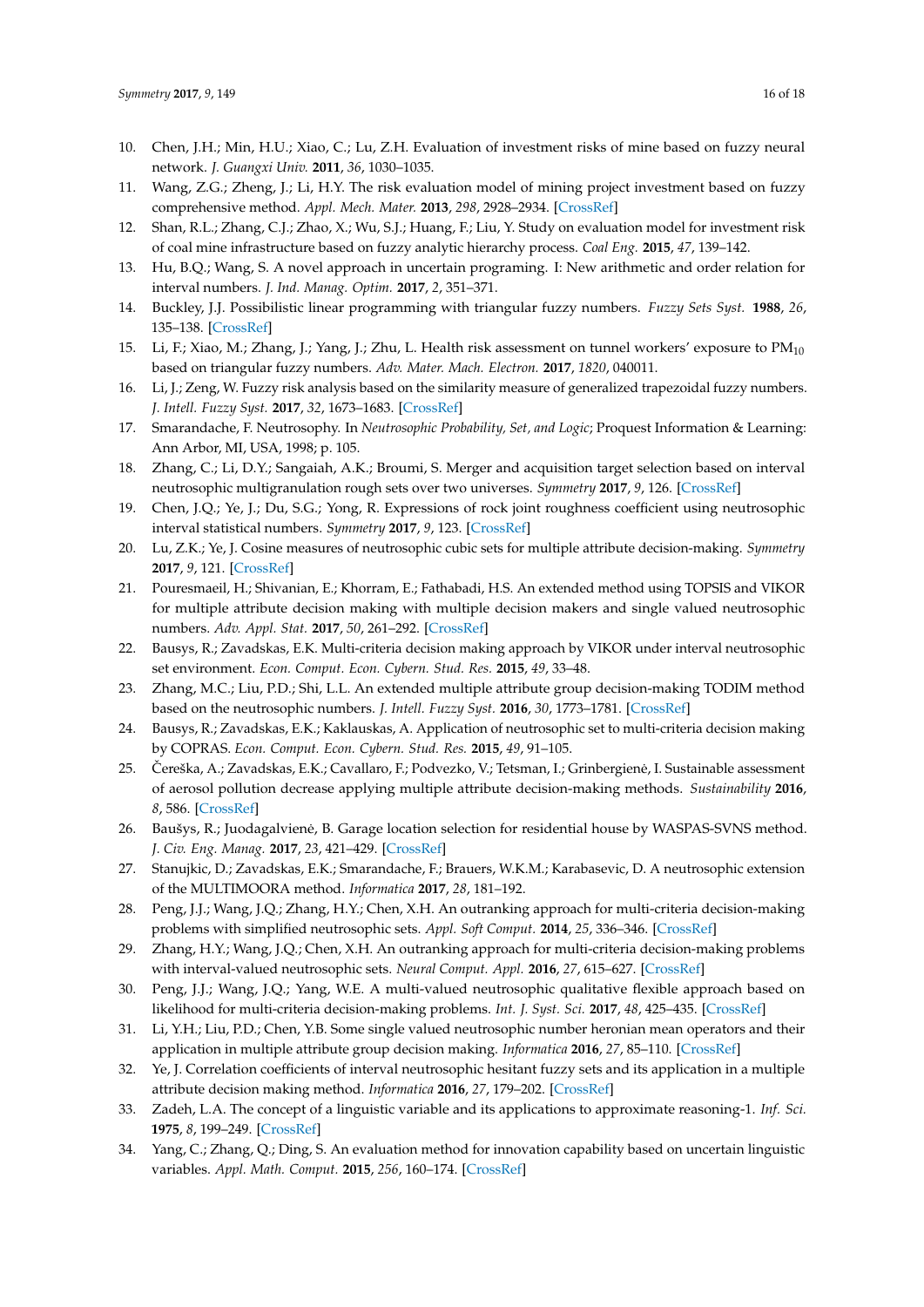- <span id="page-16-0"></span>35. Deng, Y.; Sadiq, R.; Jiang, W.; Tesfamariam, S. Risk analysis in a linguistic environment: A fuzzy evidential reasoning-based approach. *Expert Syst. Appl. Int. J.* **2011**, *38*, 15438–15446. [\[CrossRef\]](http://dx.doi.org/10.1016/j.eswa.2011.06.018)
- <span id="page-16-1"></span>36. Liu, P.D.; Zhang, X. The study on multi-attribute decision-making with risk based on linguistic variable. *Int. J. Comput. Intell. Syst.* **2010**, *3*, 601–609. [\[CrossRef\]](http://dx.doi.org/10.1080/18756891.2010.9727726)
- <span id="page-16-2"></span>37. Pei, Z.; Shi, P. Fuzzy risk analysis based on linguistic aggregation operators. *Int. J. Innov. Comput. Inf. Control Ijicic* **2011**, *7*, 7105–7117.
- <span id="page-16-3"></span>38. Peiris, H.O.W.; Chakraverty, S.; Perera, S.S.N.; Ranwala, S. Novel fuzzy linguistic based mathematical model to assess risk of invasive alien plant species. *Appl. Soft Comput.* **2017**, *59*, 326–339. [\[CrossRef\]](http://dx.doi.org/10.1016/j.asoc.2017.06.006)
- <span id="page-16-4"></span>39. Liu, P.D.; He, L.; Yu, X. Generalized hybrid aggregation operators based on the 2-dimension uncertain linguistic information for multiple attribute group decision making. *Group Decis. Negot.* **2016**, *25*, 103–126. [\[CrossRef\]](http://dx.doi.org/10.1007/s10726-015-9434-x)
- 40. Liu, W.H.; Liu, H.B.; Li, L.L. A multiple attribute group decision making method based on 2-dimension uncertain linguistic weighted Heronian mean aggregation operator. *Int. J. Comput. Commun. Control* **2017**, *12*, 254–264. [\[CrossRef\]](http://dx.doi.org/10.15837/ijccc.2017.2.2792)
- <span id="page-16-5"></span>41. Liu, P.D.; Teng, F. An extended TODIM method for multiple attribute group decision-making based on 2-dimension uncertain linguistic variable. *Complexity* **2016**, *21*, 20–30. [\[CrossRef\]](http://dx.doi.org/10.1002/cplx.21625)
- <span id="page-16-6"></span>42. Ye, J. An extended TOPSIS method for multiple attribute group decision making based on single valued neutrosophic linguistic numbers. *J. Intell. Fuzzy Syst.* **2015**, *28*, 247–255.
- <span id="page-16-7"></span>43. Meng, F.Y.; Tang, J.; An, Q.X.; Chen, X.H. Decision making with intuitionistic linguistic preference relations. *Int. Trans. Oper. Res.* **2017**. [\[CrossRef\]](http://dx.doi.org/10.1111/itor.12383)
- <span id="page-16-8"></span>44. Tüysüz, F.; Şimşek, B. A hesitant fuzzy linguistic term sets-based AHP approach for analyzing the performance evaluation factors: An application to cargo sector. *Complex Intell. Syst.* **2017**, 1–9. [\[CrossRef\]](http://dx.doi.org/10.1007/s40747-017-0044-x)
- <span id="page-16-9"></span>45. Gou, X.; Liao, H.C.; Xu, Z.S.; Herrera, F. Double hierarchy hesitant fuzzy linguistic term set and MULTIMOORA method: A case of study to evaluate the implementation status of haze controlling measures. *Inf. Fusion* **2017**, *38*, 22–34. [\[CrossRef\]](http://dx.doi.org/10.1016/j.inffus.2017.02.008)
- <span id="page-16-10"></span>46. Pang, Q.; Wang, H.; Xu, Z.S. Probabilistic linguistic term sets in multi-attribute group decision making. *Inf. Sci.* **2016**, *369*, 128–143. [\[CrossRef\]](http://dx.doi.org/10.1016/j.ins.2016.06.021)
- <span id="page-16-11"></span>47. Zhang, P.H.; She, S.X. Assessment of service quality in wireless sensor networks with probabilistic linguistic term sets. *Int. J. Online Eng.* **2017**, *13*, 1861–2121. [\[CrossRef\]](http://dx.doi.org/10.3991/ijoe.v13i03.6865)
- <span id="page-16-12"></span>48. Faizi, S.; Rashid, T.; Zafar, S. An outranking method for multi-criteria group decision making using hesitant intuitionistic fuzzy linguistic term sets. *J. Intell. Fuzzy Syst.* **2017**, *32*, 2153–2164. [\[CrossRef\]](http://dx.doi.org/10.3233/JIFS-161976)
- <span id="page-16-13"></span>49. Yang, W.; Pang, Y.; Shi, J.; Yue, H. Linguistic hesitant intuitionistic fuzzy linear assignment method based on choquet integral. *J. Intell. Fuzzy Syst.* **2017**, *32*, 767–780. [\[CrossRef\]](http://dx.doi.org/10.3233/JIFS-16042)
- <span id="page-16-14"></span>50. Chen, Z.C.; Liu, P.D.; Pei, Z. An approach to multiple attribute group decision making based on linguistic intuitionistic fuzzy numbers. *Int. J. Comput. Intell. Syst.* **2015**, *8*, 747–760. [\[CrossRef\]](http://dx.doi.org/10.1080/18756891.2015.1061394)
- <span id="page-16-15"></span>51. Wei, C.P.; Tang, X. A new method for ranking intuitionistic fuzzy numbers. *Int. J. Knowl. Syst. Sci.* **2017**, *2*, 43–49. [\[CrossRef\]](http://dx.doi.org/10.4018/jkss.2011010104)
- <span id="page-16-16"></span>52. Peng, H.G.; Wang, J.Q.; Cheng, P.F. A linguistic intuitionistic multi-criteria decision-making method based on the frank heronian mean operator and its application in evaluating coal mine safety. *Int. J. Mach. Learn. Cybern.* **2017**, 1–16. [\[CrossRef\]](http://dx.doi.org/10.1007/s13042-016-0630-z)
- <span id="page-16-17"></span>53. Liu, P.D.; Wang, P. Some improved linguistic intuitionistic fuzzy aggregation operators and their applications to multiple-attribute decision making. *Int. J. Inf. Technol. Decis. Making* **2017**, *16*, 817–850. [\[CrossRef\]](http://dx.doi.org/10.1142/S0219622017500110)
- <span id="page-16-18"></span>54. Fang, Z.B.; Ye, J. Multiple attribute group decision-making method based on linguistic neutrosophic numbers. *Symmetry* **2017**, *9*, 111. [\[CrossRef\]](http://dx.doi.org/10.3390/sym9070111)
- <span id="page-16-19"></span>55. Peng, J.J.; Wang, J.Q.; Yang, L.J.; Qian, J. A novel multi-criteria group decision-making approach using simplified neutrosophic information. *Int. J. Uncertain. Quantif.* **2017**. [\[CrossRef\]](http://dx.doi.org/10.1615/Int.J.UncertaintyQuantification.2017020126)
- <span id="page-16-20"></span>56. Tian, Z.P.; Wang, J.; Zhang, H.Y.; Wang, J.Q. Multi-criteria decision-making based on generalized prioritized aggregation operators under simplified neutrosophic uncertain linguistic environment. *Int. J. Mach. Learn. Cybern.* **2016**, 1–17. [\[CrossRef\]](http://dx.doi.org/10.1007/s13042-016-0552-9)
- <span id="page-16-21"></span>57. Pan, Y. Fuzzy analysis of the economic risk factor and degree of mining investment. *Met. Mine* **2001**, *1*, 000.
- <span id="page-16-22"></span>58. Xu, Z.S. Deviation measures of linguistic preference relations in group decision making. *OMEGA* **2005**, *33*, 249–254. [\[CrossRef\]](http://dx.doi.org/10.1016/j.omega.2004.04.008)